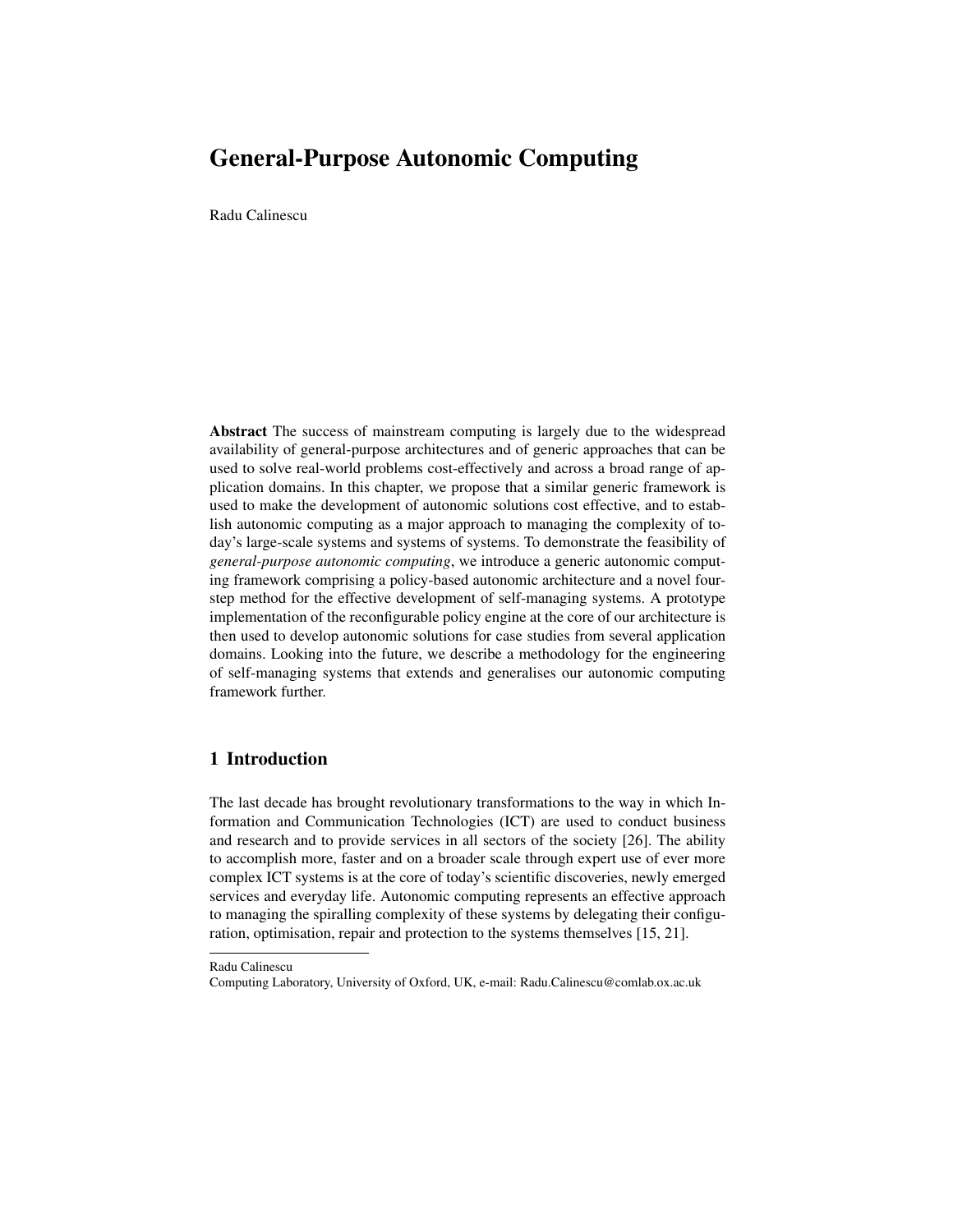The research efforts of the past few years have generated a wealth of knowledge on what autonomic systems should look like [9, 13, 21, 31, 34] and what best practices to follow in building them [4, 16, 41, 43]. This progress is to a great extent a by-product of the effort that went into the development of successful autonomic solutions addressing specific management tasks in real-world applications [8, 25, 27, 40, 42]. While these developments demonstrate the feasibility of the autonomic computing approach to complexity management, the current use of bespoke and domain-specific architectures, and of dedicated models and policies limits significantly the cost-effectiveness and reusability of today's autonomic solutions.

These limitations resemble the problems encountered in the early days of mainstream computing, and overcome successfully through the use of general-purpose architectures and generic approaches for the development of real-world applications across multiple application domains. We therefore propose that an equally generic framework is used to make the development of self-managing systems cost effective, and to drive standardisation, component reuse and user adoption in the realm of autonomic computing. Given that policy-based autonomic computing represents the most advanced approach to developing self-managing systems of practical utility, we describe below the criteria that a policy-based autonomic computing framework needs to satisfy in order to qualify as "general purpose":

- C1 Support for the whole range of software, hardware and data components encountered in real-world ICT systems. To enable the development of effective autonomic systems for real-world applications, the framework should support the organisation of heterogeneous collections of existing and future ICT components into self-managing systems. Both components specifically designed for inclusion into a self-managing system (i.e., *autonomic-enabled ICT resources*) and components not originally intended for this purpose (i.e., *legacy ICT resources*) should be catered for.<sup>1</sup>
- C2 Support for a broad spectrum of self-\* functional areas and autonomic computing policies. The framework should aid the development of self-management capabilities spawning a rich spectrum of self-\* functional areas, e.g., selfconfiguration, self-healing, self-optimisation and self-protection [21, 31, 34]. This must be achieved through supporting all types of autonomic computing policies, including action, goal and utility-function policies [44, 45].
- C3 Support for the cost-effective development of self-managing systems for a large variety of application domains and use cases. The framework must reduce the effort and costs incurred in the development of today's autonomic systems significantly through enabling the extensive reuse of components and the sharing of autonomic computing models and policies. It should drive the standardisation of interfaces, policies, models and components for autonomic computing, and should allow and encourage the modular development of complex self-managing systems and systems of systems. Last but not least, the framework must provide a generic method for developing autonomic systems from any combination of legacy and/or autonomic-enabled ICT resources.

<sup>1</sup> The ICT components to be integrated into an autonomic system will be termed *(ICT) resources*.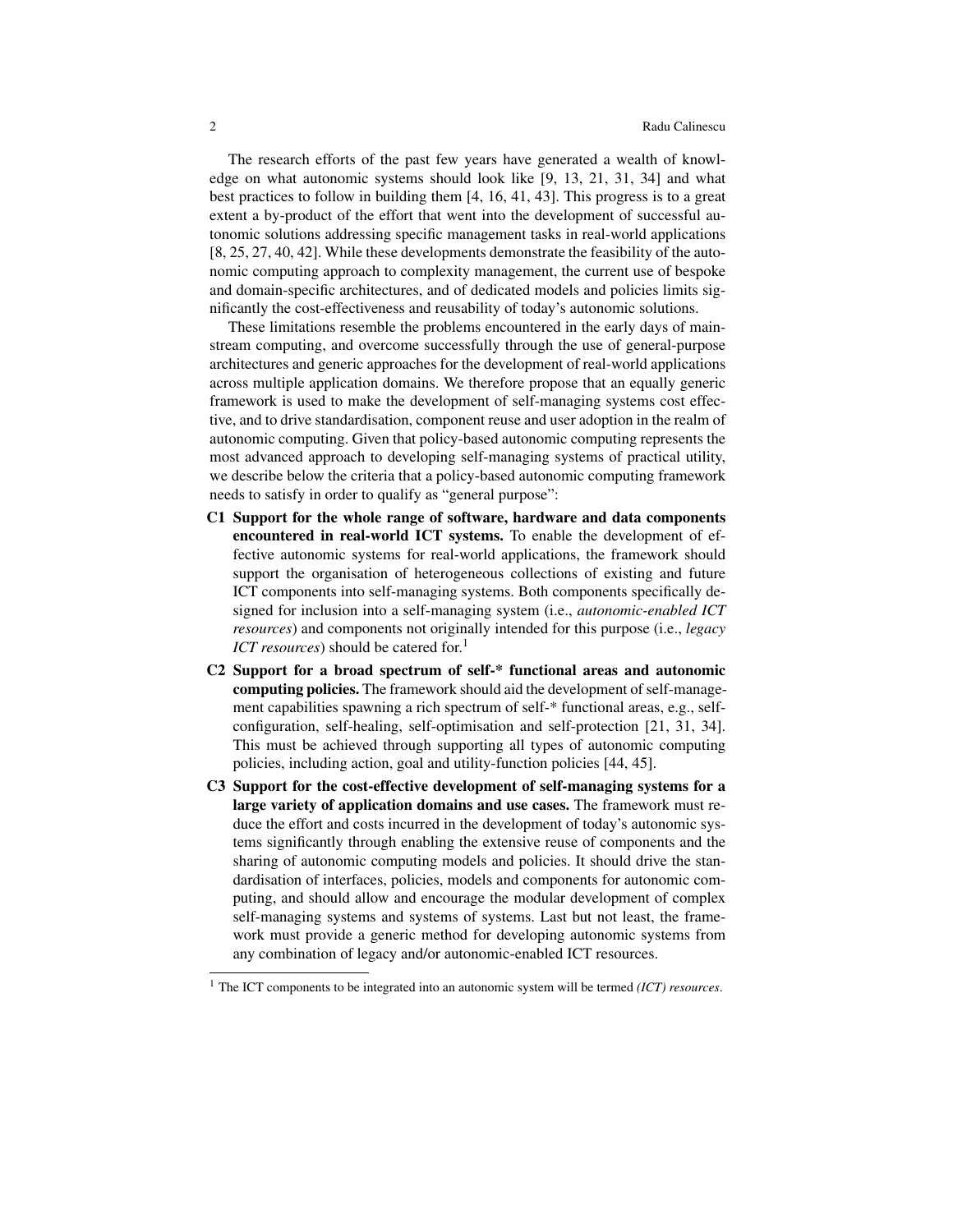To demonstrate the feasibility of general-purpose autonomic computing, we introduce a novel policy-based autonomic computing framework comprising an autonomic architecture designed around a reconfigurable policy engine, and a four-step method for the effective development of self-managing systems. This framework builds on recent advances in autonomic computing [9, 13, 17, 34], and extends the author's previous work in this area [4, 5, 6, 7] in several new directions. Thus, we describe for the first time how multiple instances of the same general-purpose autonomic architecture can be organised into self-managing systems of systems by means of a new type of autonomic policy termed a *resource-definition policy*. Also, we present the first-ever integration of quantitative model checking techniques [23, 24] into autonomic policy engines, and show how the use of this new capability enables the specification of powerful utility-function policies. Finally, we present a new four-step method for the development of self-managing systems starting from a model of their ICT resources, and we illustrate its application to several case studies that spawn different application domains and employ a wide range of policy types.

The remainder of the chapter is organised as follows. In Sect. 2, we contrast our framework with other approaches to autonomic solution development. We then describe the general-purpose autonomic architecture and the reconfigurable policy engine at its core in Sect. 3 and 4, respectively. A prototype implementation of the policy engine is presented in Sect. 5, followed by the description of our generic method for the development of self-managing systems in Sect. 6, and by several case studies that illustrate its use in a number of different real-world applications in Sect. 7. Sect. 8 analysis the extent to which our candidate general-purpose autonomic framework satisfies the criteria stated at the beginning of the chapter, and suggests ways for extending our current results.

#### 2 Related Work

The autonomic infrastructure proposed in [35] is retrofitting autonomic functionality onto legacy systems by using *sensors* to collect resource data, *gauges* to interpret these data and *controllers* to decide the "adaptations" to be enforced on the managed systems through *effectors*. This infrastructure was successfully used to monitor, analyse and control legacy systems in applications such as spam detection, instant messaging quality-of-service management and load balancing for geographical information systems [19]. Our framework is building on the powerful approach in [19, 35], and has the added capability to handle heterogeneous types of resources unknown until runtime, and to support the development of autonomic systems of systems through the use of resource-definition policies.

In [20], the authors define an autonomic architecture meta-model that extends IBM's autonomic computing blueprint [16], and use a model-driven process to partly automate the generation of instances of this meta-model. Each instance is a special-purpose *organic computing system* that can handle the use cases defined by the model used for its generation. Our general-purpose autonomic architecture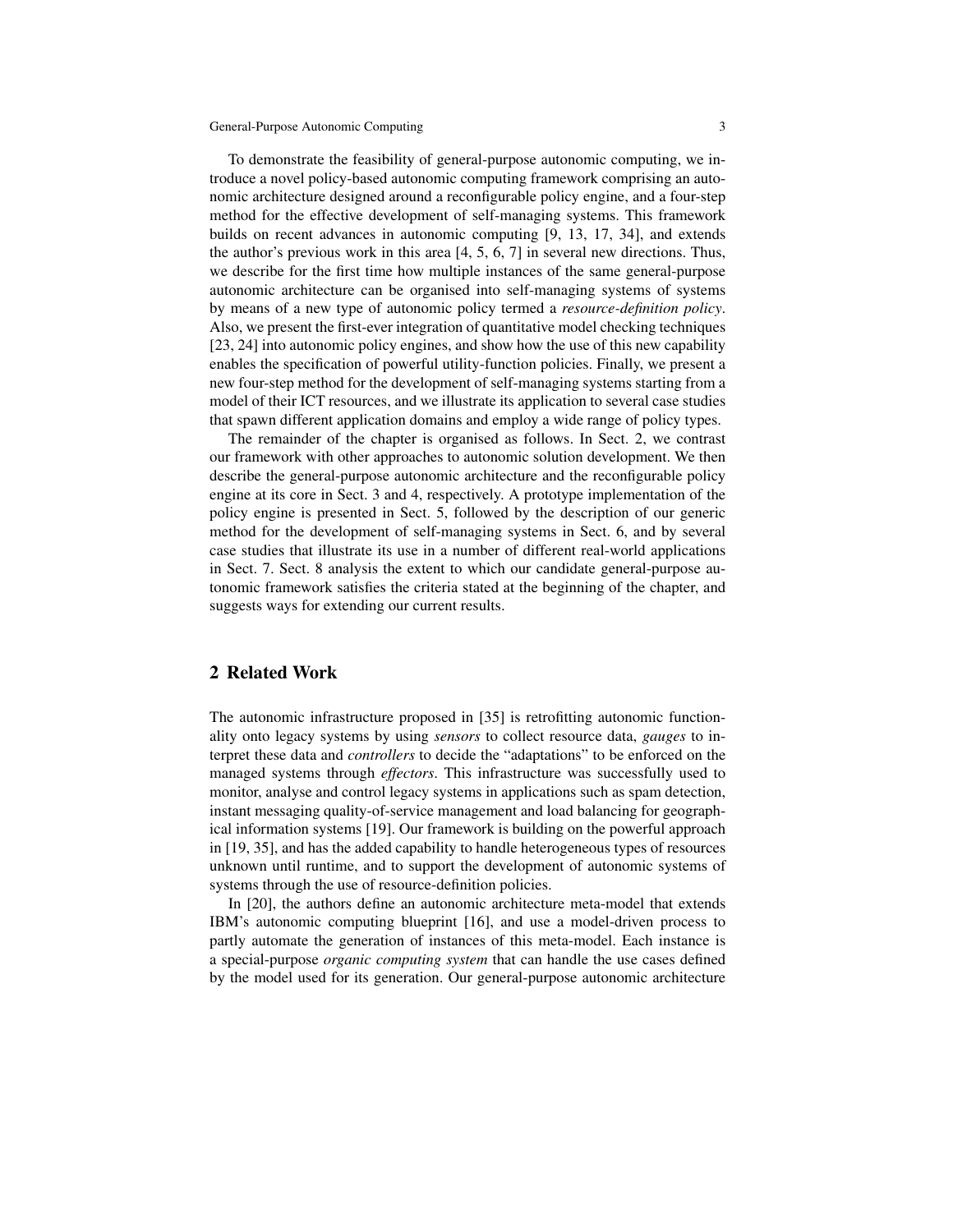eliminates the need for the 19-activity generation process described in [20] by using a universal policy engine that can be dynamically redeployed to handle any use cases encoded within its resource model and policy set.

Several research projects propose the use of Model-Driven Architecture (MDA) techniques to develop autonomic computing policies and self-managing systems starting from high-level behavioural models of the system or of its components [10, 36, 39]. Two of these approaches [10, 36] are targeted at bespoke systems whose components already exhibit sophisticated autonomic behaviour, and thus cannot be readily extended to handle generic legacy resources. In contrast, our framework can accommodate any type of ICT resource whose characteristics can be modelled as described in Sect. 6. The preliminary work described in [39] is closer to our approach in that it advocates the importance of using MDA techniques in the development of generic self-managing systems, however the authors do not substantiate their proposal with any concrete solution, but rather qualify it as an open challenge.

A number of other projects have investigated isolated aspects related to the development of autonomic systems out of non-autonomic components. Some of these projects addressed the standardisation of the policy information model, with the Policy Core Information Model [30] representing the most prominent outcome of this work. Recent efforts such as Oasis' Web Services Distributed Management (WSDM) project were directed at the standardisation of the interfaces through which the manageability of a resource is made available to other applications [32]. An integrated development environment for the implementation of WSDMcompliant interfaces is currently available from IBM [17].

In [12], the authors take a view similar to ours by introducing a paradigm termed *model-driven autonomic computing*, and explaining that the model-based validation of self-management decisions represents a more reliable and flexible approach than the use of pre-set policies. A powerful hierarchical model of NASA's Autonomous Nano-Technology Swarm missions is successfully used in [12] to achieve the selfmanaging functionality that these missions depend on, and thus to illustrate the benefits of the approach. Our work complements the results in [12] with a new modelbased approach to developing self-management functionality and a generic method that uses existing tools and standards for the implementation of autonomic systems.

Finally, we build on recent advances in component-based programming, by using an approach to ICT resource composition and dynamic configuration that resembles the one supported by reflective component models such as FRACTAL [3]. In additional to the FRACTAL functionality, our framework automates the generation of most component interfaces and the management of the targeted system.

#### 3 General-Purpose Autonomic Architecture

Fig. 1 depicts our general-purpose autonomic architecture, a preliminary version of which was introduced in [5, 6]. The core component of the architecture is a universal policy engine that organises a heterogeneous collection of legacy ICT resources and autonomic-enabled resources into a self-managing system. To reduce the effort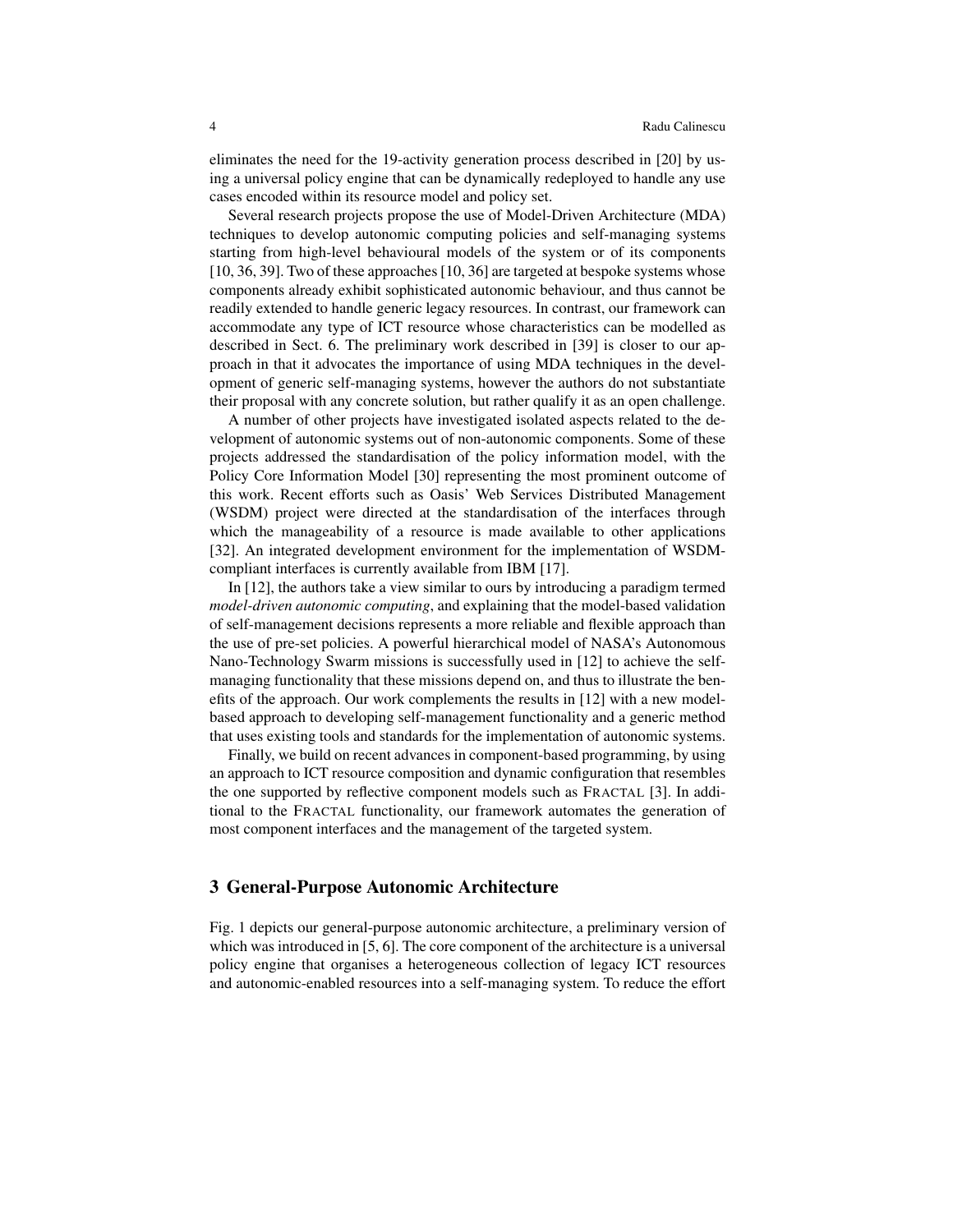required to develop autonomic solutions, the policy engine can handle resources whose types are unknown during its implementation and deployment. This unique capability is achieved through runtime configuration: a *model* of the system to be managed is supplied to the policy engine for this purpose. As a result, the engine can implement the high-level goals described by a set of user-specified policies that make reference to the resources defined in the system model.

As recommended by IBM's architectural blueprint for autonomic computing [16], standardised adaptors are used to expose the *manageability* of all types of legacy ICT resources in a uniform way, through sensor and effector interfaces. The autonomic-enabled resources in the self-managing system are either typical ICT resources designed to expose sensor and effector interfaces allowing their direct interoperation with the policy engine, or other instances of the architecture. The latter option is possible because the policy engine exposes the entire system as an atomic ICT resource through *high-level sensors* and *high-level effectors*. A detailed description of the architecture and an overview of existing standards and technologies that can be used to implement it in practice are available in [5, 6].



Fig. 1 UML component diagram of the autonomic architecture. The architecture supports the development of two types of autonomic systems-of-systems: a hierarchical topology that allows an instance of the policy engine to manage other instances of the architecture (i.e., the managed resources  $n+1$  to  $n+m$  in the diagram); and a federation of collaborating instances of the architecture that use each others' high-level sensors and effectors, as shown by the dashed lines in the diagram.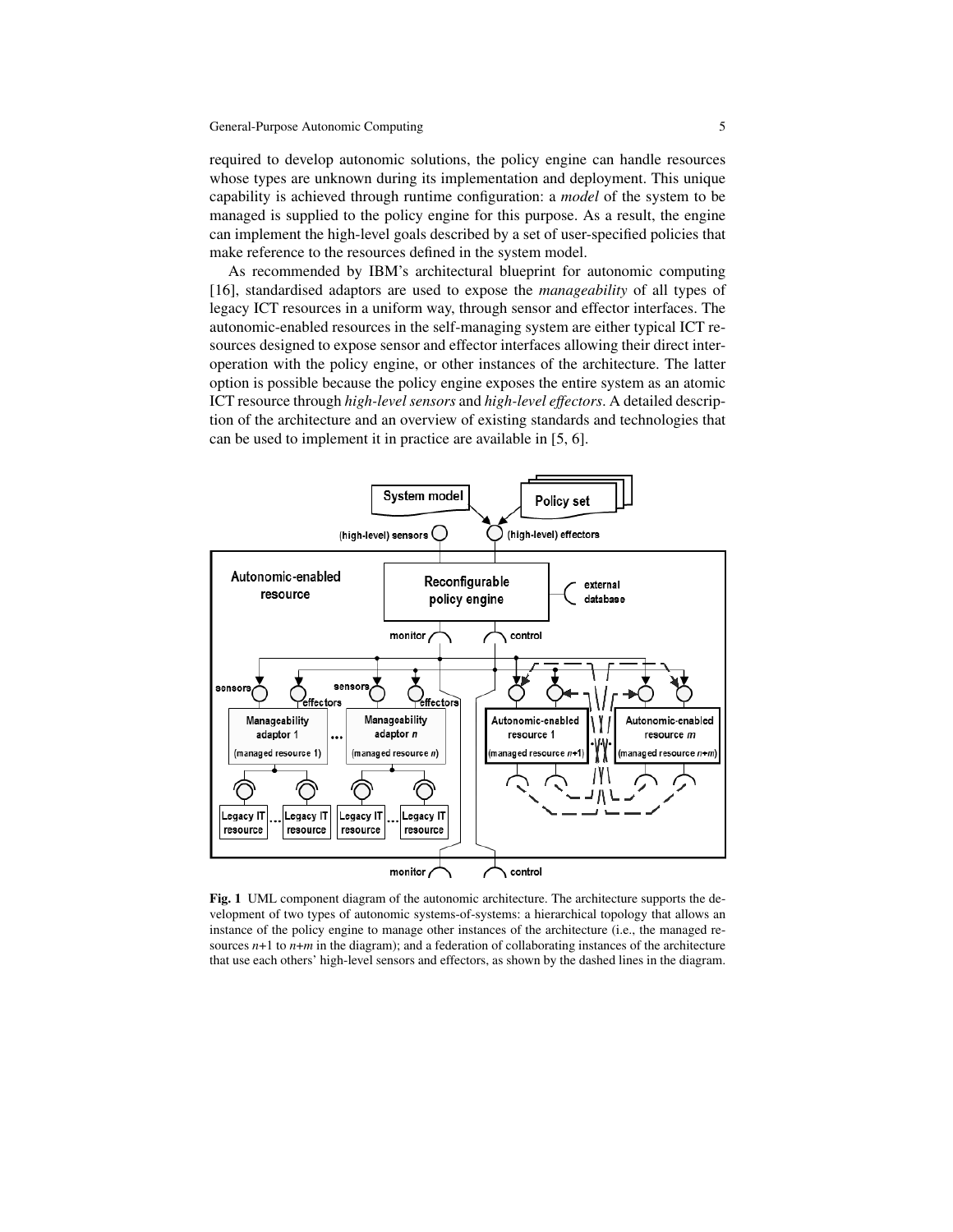# 4 Reconfigurable Policy Engine

The internal architecture of our policy engine (Fig. 2) is influenced by the types of policies it implements and by its ability to handle resources whose characteristics are supplied to the engine at runtime. A "coordinator" module is employing the following components to implement the closed control loop of an autonomic system:

- The *runtime code generator* produces the necessary interfaces when the policy engine is configured to manage new types of resources or supplied with new resource-definition policies. When a new system model is used to configure the policy engine, *manageability adaptor proxies* are generated that allow the engine to interoperate with the manageability adaptors for the resource types specified in the system model. Likewise, when resource-definition policies are set up that specify new ways in which the policy engine should expose the ICT resources it manages, *high-level manageability adaptors* are generated.
- The *manageability adaptor proxies* are thin interfaces allowing the policy engine to communicate with the autonomic-enabled resources and the manageability adaptors for the legacy resources in the system.
- The *high-level manageability adaptors* expose the system state and configuration in a format that allows its integration within other instances of the architecture. The way in which these interfaces are dynamically specified by means of resource-definition policies is described later in the chapter.



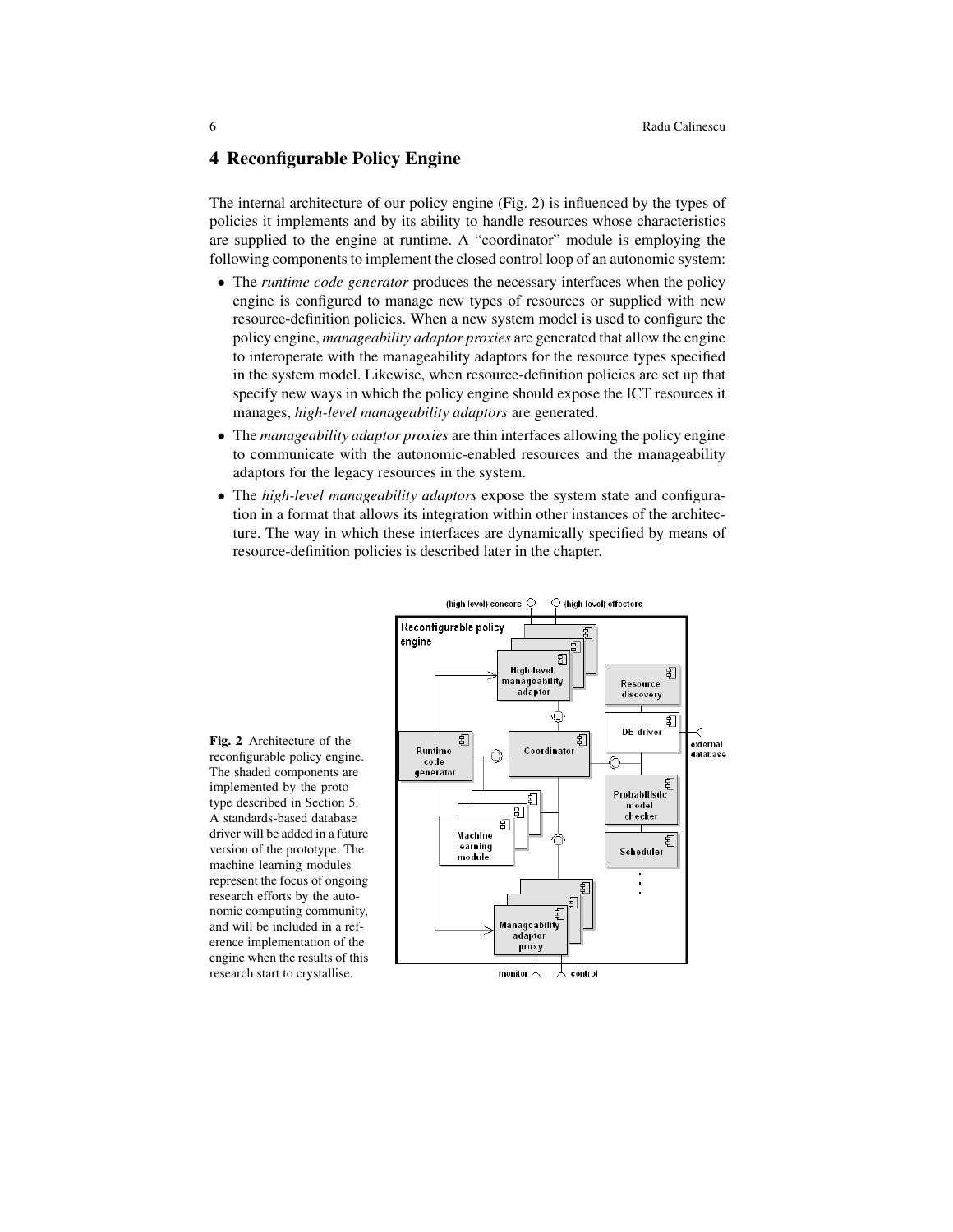- The *scheduler* is used to support the scheduling operators appearing in policy actions for the goal and utility-function policies handled by the policy engine.
- The *resource discovery* component is used to locate the resources to be managed by the policy engine.
- The *database driver* is used to maintain policy engine data such as historical resource property values in an external persistent storage.
- The *machine learning modules* use machine learning techniques [2] to derive and/or refine a behavioural model of the managed resources based on sensor data and inside policy engine information. This enables the engine to support goal and utility-function policies for systems for which in-depth knowledge about the behavioural characteristics of the managed resources cannot be supplied by system administrator. The usefulness of a *Modeler* component for the implementation of utility-function policies is mentioned in [44], although the authors are not specific about the learning algorithms that such a component might use.
- The *probabilistic model checker* enables the policy engine to take full advantage of the behavioural model supplied by the system administrator or built by its machine learning modules. This is done by using probabilistic model checking to establish quantitative properties of the system [24] and thus to implement the user-specified policies. As will be illustrated by a couple of the case studies in Sect. 7, the integration of these *quantitative verification* techniques into the policy engine enables system administrators to specify powerful goal and utility-function policies that would have been extremely complicated or even impossible to express otherwise. Another use envisaged for the model checker is to help verify the policies implemented by the engine as suggested in [22].

#### 5 Prototype Implementation

In this section we overview a prototype implementation of our autonomic architecture that was originally introduced in [7], and we describe for the first time two of its new features: the integration of a probabilistic model checker with the policy engine, and the implementation of resource-definition policies.

Two major choices influence the realisation of an instance of the architecture: the technology used to represent the system model; and the technology chosen for the implementation of the policy engine components. We chose to represent system models as plain XML documents that are instances of a pre-defined meta-model encoded as an XML schema. This choice was motivated by the availability of numerous off-the-shelf tools for the manipulation of XML documents and XML schemas that are largely lacking for the other technologies we considered (e.g., [1, 29, 32]). In particular, by using existing XSLT engines and XML-based code generators we shortened the prototype development time and avoided the need to implement bespoke components for this functionality.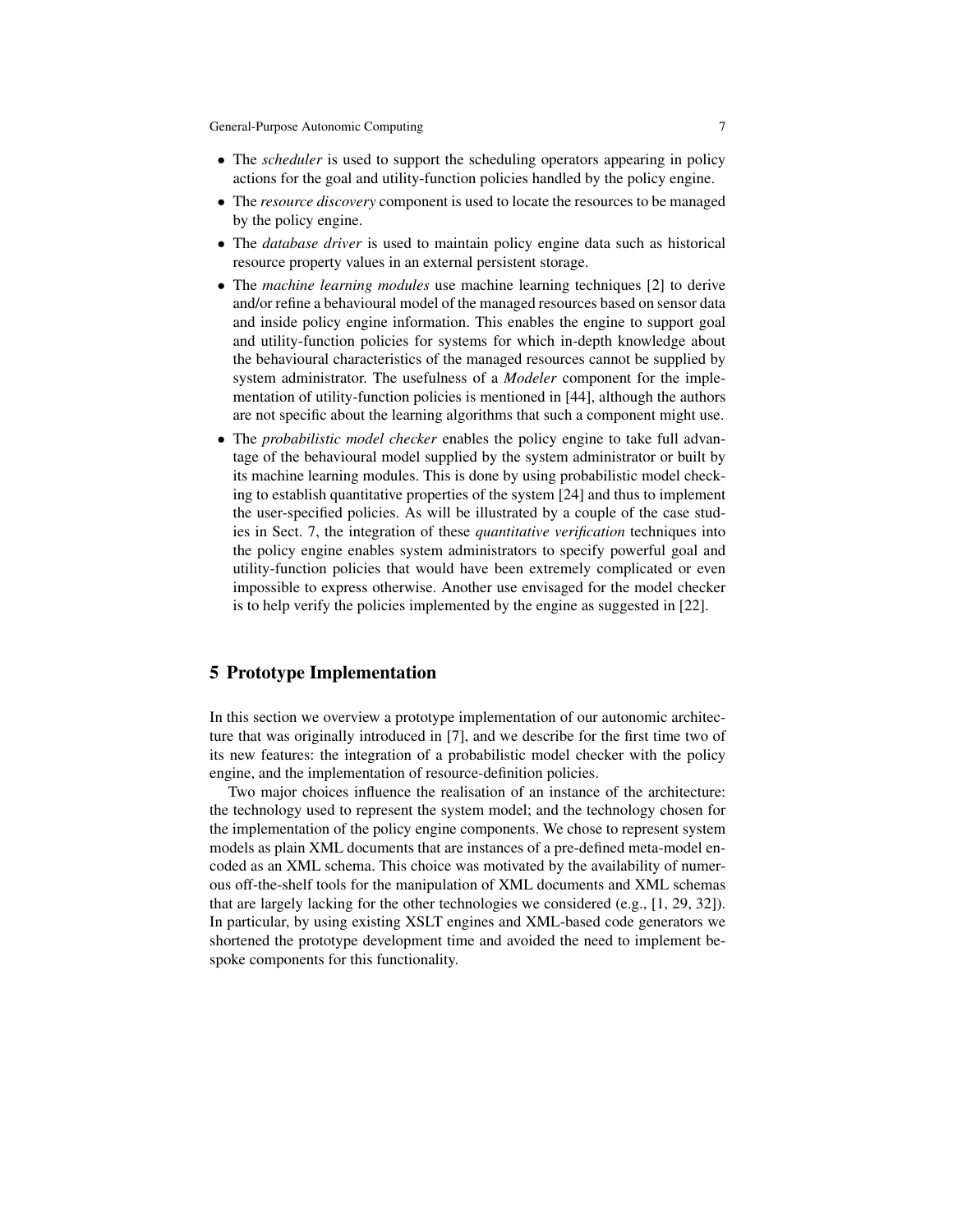8 Radu Calinescu



Fig. 3 Meta-model of an ICT system

As shown in Fig. 3, an ICT system is a named set of resources (*resource* in the UML diagram), each comprising a unique identifier *ID* and a set of resource properties with their characteristics. A resource property is associated a unique *ID*, and has a data type (i.e., *propertyDataType*). Several other property characteristics are defined in the meta-model:

- *mutability*—the WS-RMD MutabilityType [33] specifies if the property is "constant", "mutable" or "appendable";
- *modifiability*—tells if the property is "read-only", "read-write", "write-only" or "derived" from other properties and the behavioural model of the system;
- *subscribeability*—specifies whether a client such as the policy engine can subscribe to receive notifications when the value of this property changes;
- *primaryKey*—indicates whether the property is part of the property set used to identify a resource instance among all resource instances of the same type.

Our prototype policy engine and the manageability adaptors enabling its interoperation with legacy resources were implemented as web services in order to leverage the platform independence, loose coupling and security features of this technology [46]. The runtime configuration of the engine required the extensive use of techniques available only in an object-oriented environment, e.g., runtime generation of data types and manageability adaptor proxies, reflection and generics. Based on these requirements, J2EE and .NET were selected as candidate development platforms for the prototype engine, with .NET being eventually preferred due to its better handling of dynamic proxy generation and slightly easier-to-use implementation of reflection. The components included in the prototype are shown in Fig. 2.

The free, open-source probabilistic model checker PRISM [14] developed by the Quantitative Analysis and Verification Group at the University of Oxford was chosen for integration with the original version of the policy engine described in [7]. This choice was based on an extensive performance analysis of a range of model checkers [18] that ranked PRISM as the best option for analysing large behavioural models such as the ones encountered in autonomic computing systems. Furthermore, PRISM comes with a command-line interface that made possible its direct integration into the existing version of the policy engine, and the runtime execution of *quantitative analysis experiments* [23, 24] that self-managing systems can use to realise powerful goal and utility-function policies as illustrated in Sect. 7.3–7.4.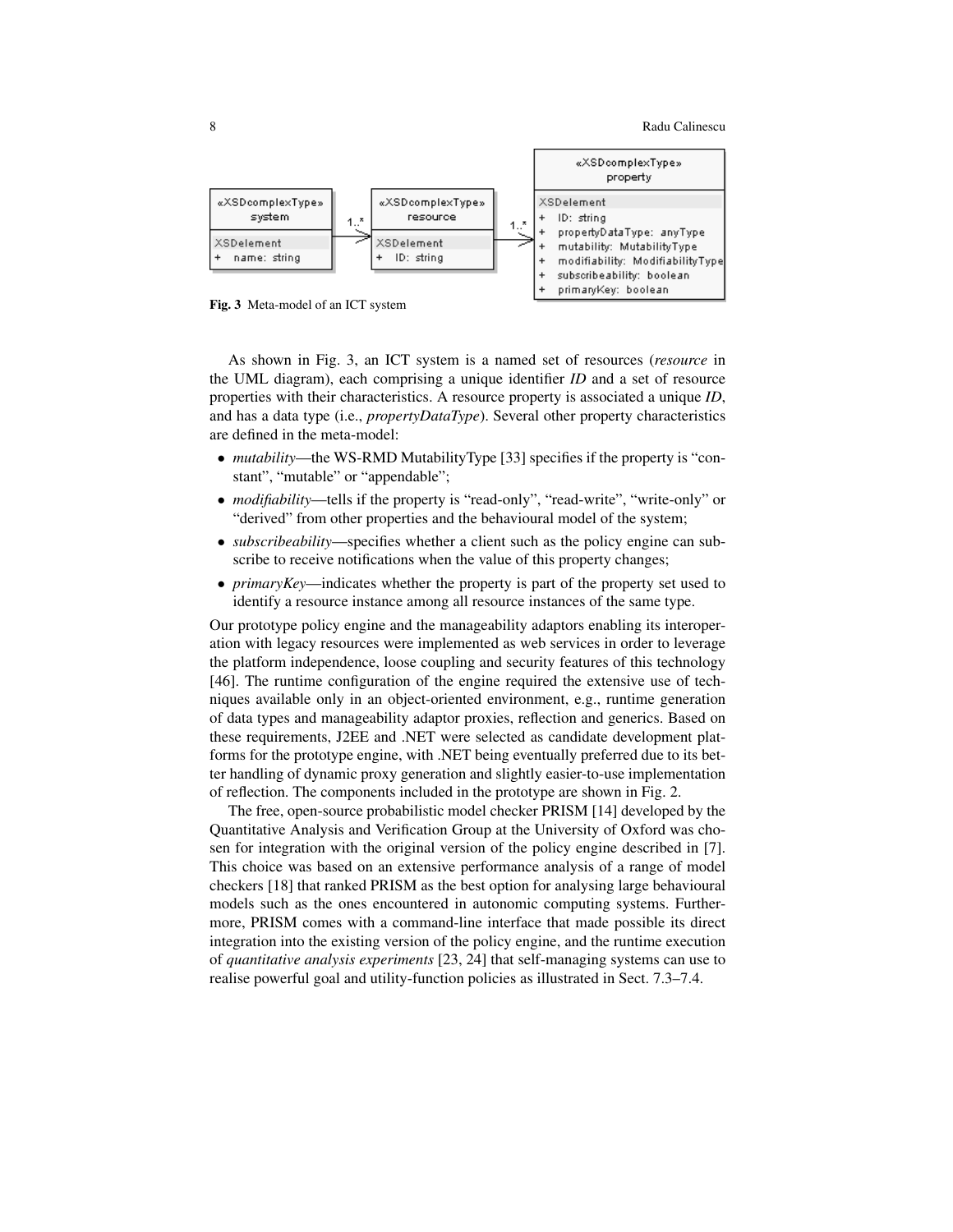Another novel feature of the policy engine that we describe for the first time is its ability to handle resource-definition policies, i.e., policies of the form

$$
RESDEF(newResourceId, propertyDef_1, \ldots, propertyDef_m), \qquad (1)
$$

where *newResourceId* is a string corresponding to the *ID* element of a *resource* definition from the meta-model in Fig. 3 and

$$
propertyDef_i = (propertyId_i, expr_i, subscribeability_i, primaryKey_i), 1 \le i \le m
$$
 (2)

define the properties of the new resource type. The *expr<sup>i</sup>* component in (2) tells the policy engine how to calculate the value of the *i*-th resource property as a function of the resources in the policy *scope*, or is one of INTEGER, DOUBLE or STRING to indicate that property *i* is a "read-write" property with one of these primitive types. The other components of *propertyDef<sup>i</sup>* correspond to the property characteristics from the system meta-model in Fig. 3 that cannot be inferred from *expr<sup>i</sup>* . To implement a resource-definition policy, the policy engine generates dynamically the data type for the new resource and its manageability adaptor (i.e., a new web service whose URL is built by replacing the suffix PolicyEngine.asmx from the policy engine URL with *newResourceId*ManageabilityAdaptor.asmx). This manageability adaptor exposes objects of the new data type that are created and whose fields are set in accordance with the property definitions (2). The case study presented in Sect. 7.5 illustrates the use of resource-definition policies.

## 6 A Generic Method for the Development of Autonomic Systems

Our method for the development of autonomic systems comprises four steps:

- 1. development of a model of the system to which autonomic capabilities are added;
- 2. generation of manageability adaptors for the legacy resources in the system;
- 3. reconfiguration of the policy engine by means of the system model from step 1;
- 4. development of autonomic computing policies that handle the required use cases.

To illustrate these steps, we will apply them to a system comprising a set of services of different priorities, subjected to different workloads, and sharing the CPU capacity of the same server. The aim of the case study is to develop an autonomic solution for managing the allocation of CPU to services such that high-priority services are treated preferentially, subject to each service getting a minimum amount of CPU.

Several policy types are typically used in autonomic systems [44, 45]: *action policies* provide a low-level specification of how the system configuration should be changed to match its state; *goal policies* specify precise constraints that should be met by varying the system configuration; and *utility-function policies* supply a "measure of success" that the self-managing system should optimise by appropriately varying its configuration. In our running example we will use a utility-function policy, which is the most flexible of these policy types.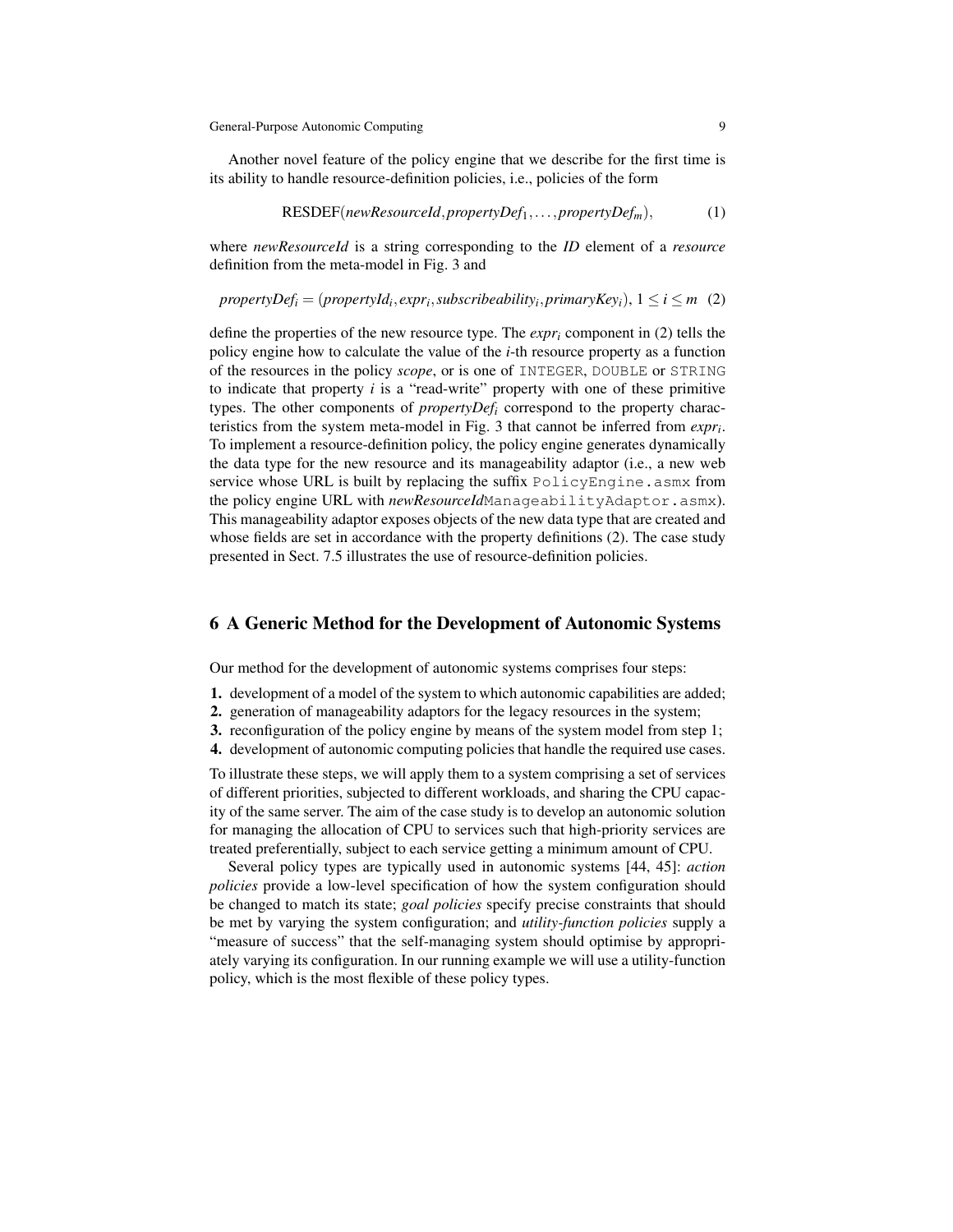To implement utility-function policies, the policy engine needs an understanding of the *behaviour* of the system and its resources. Given a resource, we define its state s as the vector whose elements are the read-only properties of the resource, and its configuration c as the vector comprising its modifiable (i.e., read-write) properties. Let *S* and *C* be the value domains for **s** and **c**, respectively.<sup>2</sup> A behavioural model of the resource is a function

$$
behaviouralModel: S \times C \rightarrow S,
$$
\n(3)

such that for any current resource state  $s \in S$  and for any resource configuration  $c \in C$ , *behaviouralModel*(s, c) represents the future state of the resource if its configuration is set to c.

Our policy engine works both with an approximation of the behavioural model that consists of a set of discrete values of the *behaviouralModel* in (3) and with a continuous-time Markov chain (CTMC) [23] representation of (3). For our running example, we will use the former type of behavioural model; the use of CTMC behavioural models is described in Sect. 7. As the current version of the policy engine does not include the machine learning modules described in Sect. 4, it acquires these behavioural models from the manageability adaptors for the managed resources. With the future addition of machine learning modules (Fig. 2), the policy engine will gain the ability to use learning techniques to refine and, eventually, to derive these behavioural models automatically based on its observation of the managed resources.

Step 1: Model Development Let *System* be the set of all instances of the metamodel in Fig. 3; the purpose of this step is to find a system model

$$
M \in System \tag{4}
$$

that can be used to implement the desired autonomic solution. To achieve this goal, we identify the system resources involved in the autonomic solution and their relevant properties. Given the ability to reconfigure the policy engine at any time, it makes sense to keep this model as simple as possible: additional resources and/or resource properties can be specified in new versions of the model, and conveyed to the policy engine as and when necessary. For instance, the single resource type for our example system is *service*, and its properties are: name, a unique identifier used to distinguish between different services; priority, an integer value; cpuAllocation, the percentage of the server CPU allocated to the service; responseTime, the service response time, averaged over the past one-second time interval; interArrivalTime, the request inter-arrival time, averaged over the past one-second time interval; and behaviouralModel, an approximation of the service behaviour that provides information on how the service response time varies with its CPU allocation and the request inter-arrival time.

Each resource property is then analysed in order to identify its value domain, mutability, modifiability and all of the other characteristics specified by the meta-

<sup>2</sup> Note that *S* and *C* are fully specified in the system model.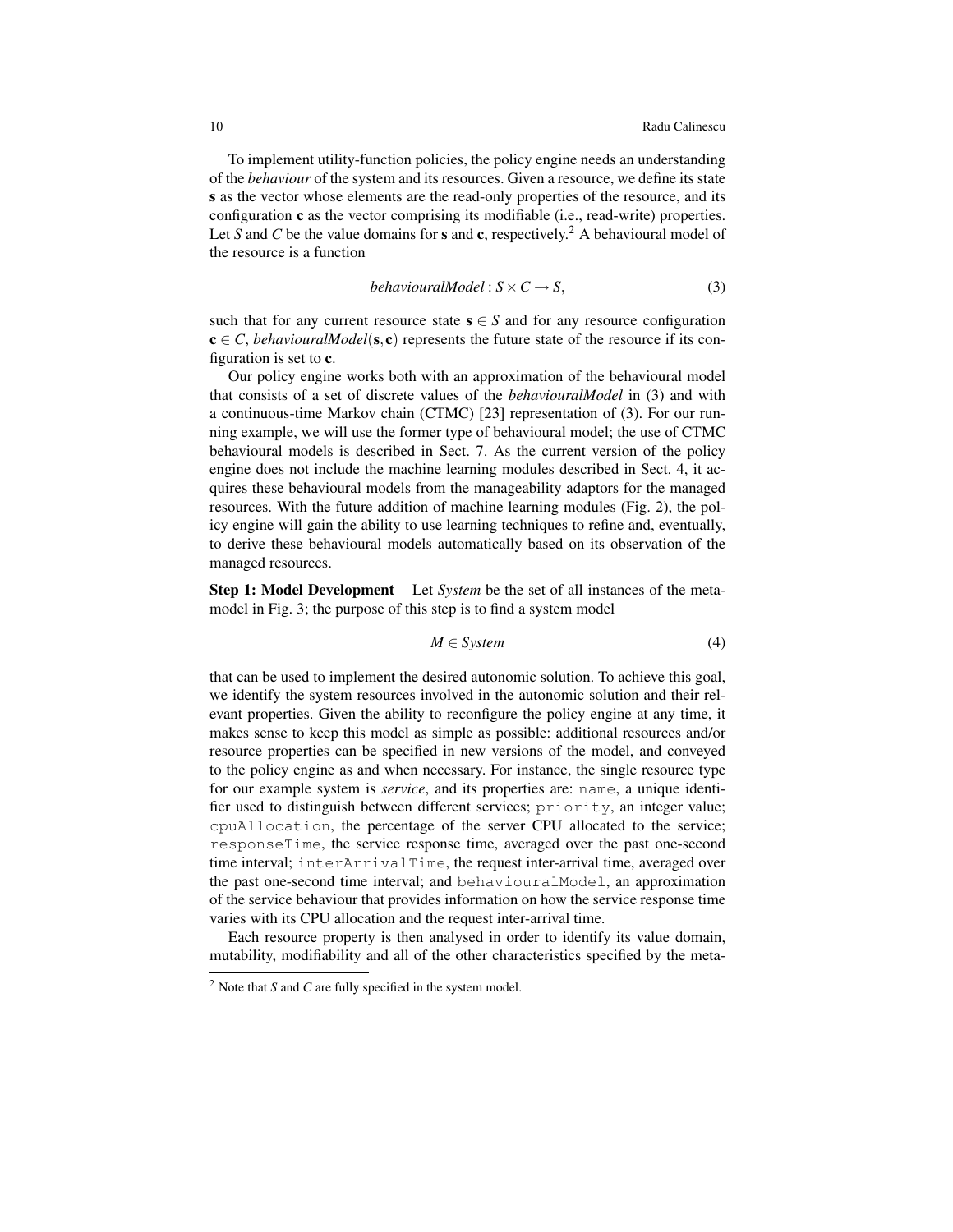model in Fig. 3. This information is encoded as an instance of the system metamodel, ready to be used in the subsequent steps of the method. By analysing these resource properties for our running example and representing the analysis results as an instance of the system meta-model, we produced with the system model in Fig. 4.

Step 2: Manageability Adaptor Generation Given a system model *M*, this step generates manageability adaptors for each type of legacy resource. Off-the-shelf tools can be used to automate most of this generation. First, an XSLT transformation

$$
schemaGen: System \rightarrow XmISchema \tag{5}
$$

is applied to the system model in order to obtain an XML schema for the resource types in the system. The XML schema generated when this transformation is applied to our sample system model is depicted as UML in Fig. 5a. A standard data type generator such as Microsoft's XML Schema Definition tool [28] is then used to automatically generate the data type set associated with this schema:

| <system xmlns=""></system>                                                                                                                                                                                                                                                                                                                                                                                                                                                                                                                                                                                                                                                                                                                              | $<$ property $>$                                                                                                                                                                                                                                                                                                                                                                                                                                                                                                                                                                                                                                                                                                                                                                                                                                                                              |
|---------------------------------------------------------------------------------------------------------------------------------------------------------------------------------------------------------------------------------------------------------------------------------------------------------------------------------------------------------------------------------------------------------------------------------------------------------------------------------------------------------------------------------------------------------------------------------------------------------------------------------------------------------------------------------------------------------------------------------------------------------|-----------------------------------------------------------------------------------------------------------------------------------------------------------------------------------------------------------------------------------------------------------------------------------------------------------------------------------------------------------------------------------------------------------------------------------------------------------------------------------------------------------------------------------------------------------------------------------------------------------------------------------------------------------------------------------------------------------------------------------------------------------------------------------------------------------------------------------------------------------------------------------------------|
| <name>server</name>                                                                                                                                                                                                                                                                                                                                                                                                                                                                                                                                                                                                                                                                                                                                     | <id>responseTime</id>                                                                                                                                                                                                                                                                                                                                                                                                                                                                                                                                                                                                                                                                                                                                                                                                                                                                         |
| $\langle$ -- Services running within a server -- $>$<br>$<$ resource $>$<br>$<$ ID $>$ service $<$ /ID $>$                                                                                                                                                                                                                                                                                                                                                                                                                                                                                                                                                                                                                                              | $<$ /property $>$<br>$<$ property $>$<br><id>interArrivalTime</id>                                                                                                                                                                                                                                                                                                                                                                                                                                                                                                                                                                                                                                                                                                                                                                                                                            |
| $<$ property $>$<br>$<$ ID $>$ name $<$ /ID $>$<br>$<$ propertyDataType $>$<br><xs:simpletype name="serviceName"><br/><xs:restriction base="xs:string"></xs:restriction><br/><math>\langle x</math>s:simpleType<math>&gt;</math><br/><math>&lt;</math>/propertyDataType<math>&gt;</math><br/><mutability>constant</mutability><br/><modifiability>read-only</modifiability><br/><subscribeability>false</subscribeability><br/><primarykey>true</primarykey><br/><math>&lt;</math>/property<math>&gt;</math><br/><math>&lt;</math>property<math>&gt;</math></xs:simpletype>                                                                                                                                                                             | $<$ /property $>$<br>$<$ property $>$<br><id>behaviouralModel</id><br>$<$ propertyDataType $>$<br><xs:complextype<br>name="serviceBehaviouralModel"&gt;<br/><math>&lt;</math>xs:sequence<math>&gt;</math><br/><xs:element <br="" name="modelElement">type="serviceModelElement"<br/><math>maxOccurs="unbounded"</math><br/><math>\langle</math>xs:sequence<math>&gt;</math><br/><math>\langle x</math>s:complexType<math>&gt;</math></xs:element></xs:complextype<br>                                                                                                                                                                                                                                                                                                                                                                                                                         |
| <id>priority</id><br>$<$ /property $>$<br>$<$ property $>$<br><id>cpuAllocation</id><br>$<$ propertyDataType $>$<br><xs:simpletype name="serviceCpuAllocation"><br/><math>&lt;</math>xs:restriction base="xs:int"&gt;<br/><xs:minlnclusive value="0"></xs:minlnclusive><br/><math>&lt;</math>xs:maxinclusive value="100"/<math>&gt;</math><br/><math>\langle</math>xs:restriction<math>&gt;</math><br/><math>\langle x</math>s:simpleType<math>&gt;</math><br/><math>&lt;</math>/propertyDataType<math>&gt;</math><br/><mutability>mutable</mutability><br/><modifiability>read-write</modifiability><br/><subscribeability>false</subscribeability><br/><primarykey>false</primarykey><br/><math>&lt;</math>/property<math>&gt;</math></xs:simpletype> | <xs:complextype name="serviceModelElement"><br/><math>&lt;</math>xs:sequence<math>&gt;</math><br/><xs:element <br="" name="responseTime">type="serviceResponseTime"/&gt;<br/><xs:element <br="" name="interArrivalTime">type="serviceInterArrivalTime"/&gt;<br/><xs:element <br="" name="cpuAllocation">type="serviceCpuAllocation"/&gt;<br/><math>\langle</math>xs:sequence<math>&gt;</math><br/><math>\langle</math>xs:complexType<math>&gt;</math><br/><math>\langle</math>propertyDataType<math>&gt;</math><br/><mutability>constant</mutability><br/><modifiability>read-only</modifiability><br/><subscribeability>false</subscribeability><br/><primarykey>false</primarykey><br/><math>&lt;</math>/property<math>&gt;</math><br/><math>\langle</math>/resource<math>&gt;</math><br/><math>&lt;</math>/system<math>&gt;</math></xs:element></xs:element></xs:element></xs:complextype> |

Fig. 4 System model for the running example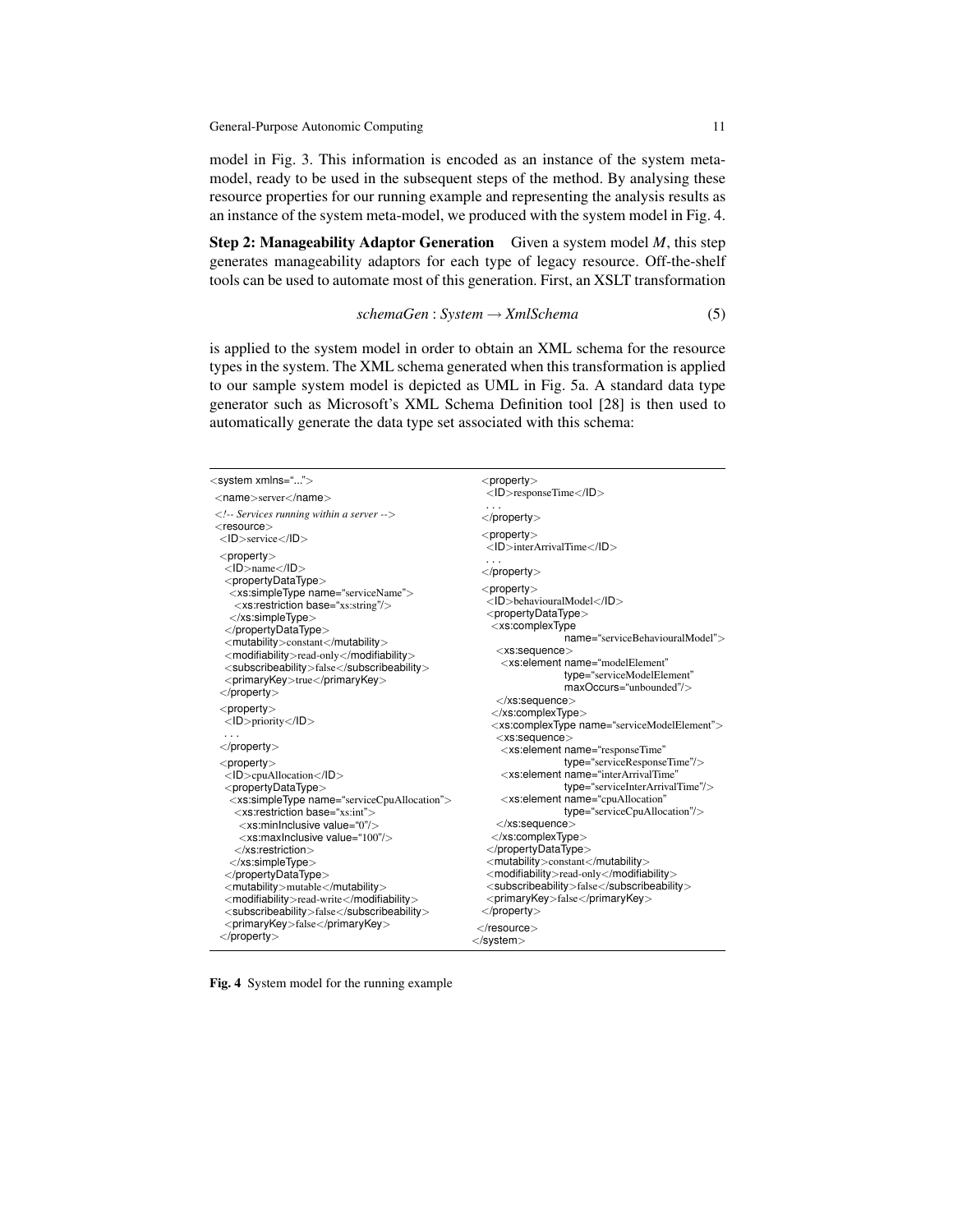

Fig. 5 Generated XML schema (a) and manageability adaptor (b) for the sample system

$$
dataTypeGen: XmlSchema \to \mathbb{P} DataType.
$$
 (6)

Finally, a simple transformation was implemented to automate the generation of manageability adaptor stubs for the legacy resources in the system:

$$
adapt or Gen: XmlSchema \to \mathbb{P} \, ManageabilityAdaptor. \tag{7}
$$

As shown in Fig. 5b, which depicts the data type (i.e., service) and the manageability adaptor (i.e., ServiceManageabilityAdaptor) for the system in our running example, all manageability adaptors are subclassing the generic abstract web service ManagedResource $\langle T \rangle$ . The bulk of the sensor and effector functionality associated with a manageability adaptor is implemented in this base abstract class, and only a small number of simple, resource-specific methods that are declared abstract in ManagedResource $\langle T \rangle$  need to be implemented manually in each manageability adaptor. Note that the policy engine is itself implemented as a subclass of ManagedResource $\langle T \rangle$ , so that an instance of the architecture can be readily included as a managed resource into a larger autonomic system as described in Sect. 3.

To complete this step, the manageability adaptor produced by the generator in (7) and depicted in Fig. 5b was manually extended, and then connected to a server discrete-event simulator running a high-priority 'premium' service and a low-priority 'standard' service. These services handled simulated requests with normally-distributed CPU utilisation and exponentially-distributed inter-arrival time.

Step 3: Engine Configuration This step consists in supplying the system model to the instance of the policy engine used in the autonomic solution. As stated before, the policy engine was realised as a web service, so we implemented a web interface for its simple configuration. Fig. 6 shows a snapshot of this interface after the sys-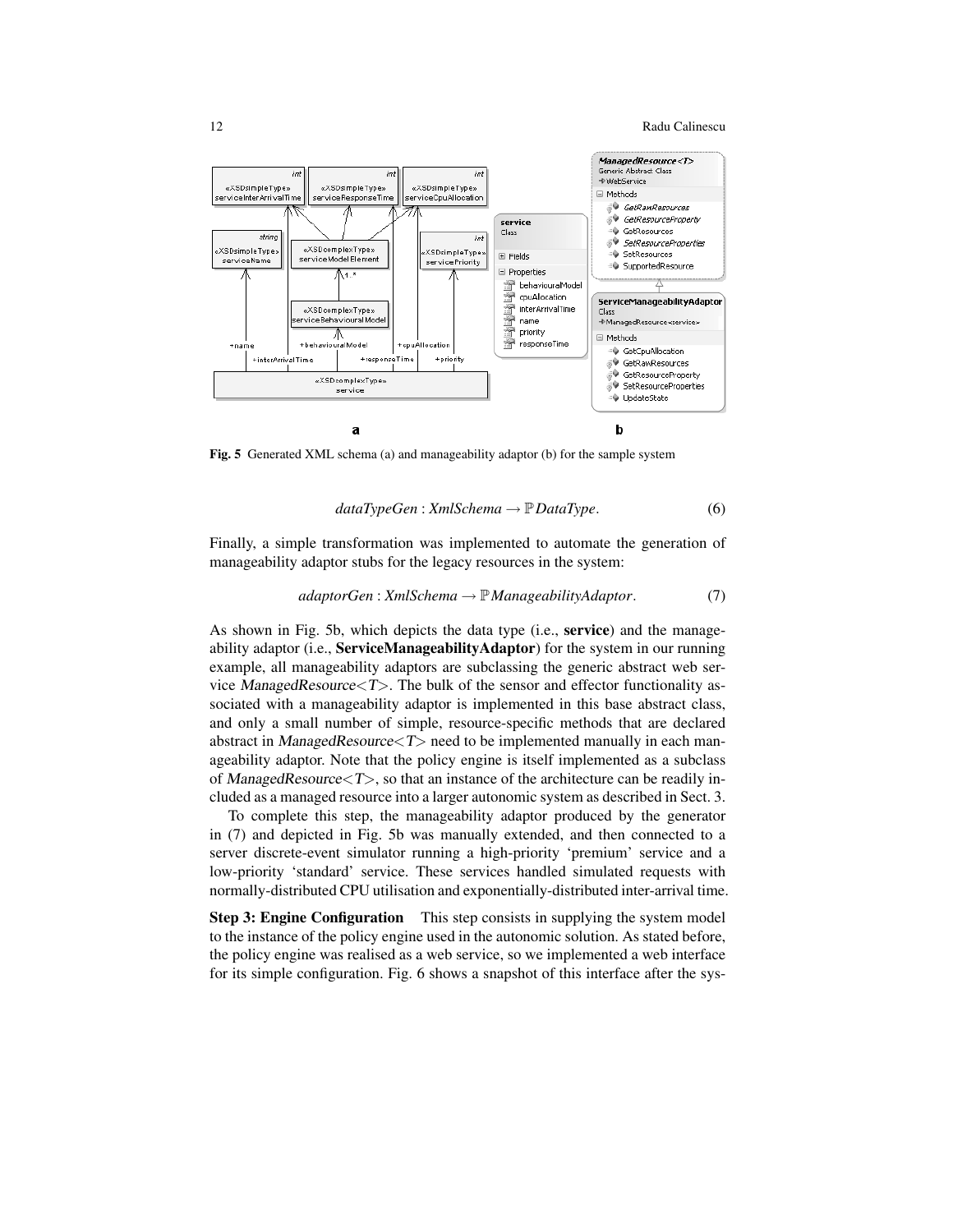

Fig. 6 Policy engine configuration

tem model from our running example, and the utility-function policy that will be presented in step 4 were supplied to the engine.

**Step 4: Policy Development** In this step, autonomic computing policies are designed that support the use cases of the envisaged autonomic solution. The scope, priority, condition and action components of these policies make reference to the resources and resource properties defined in the system model used to configure the policy engine. Each of these policy components can be specified using a rich set of operators and functions [6] that allow the definition of action, goal, utility-function and, in the latest version of the engine, of resource-definition policies.

The policy set is applied to all resources whose locations are known to the policy engine,<sup>3</sup> and which are in the scope of the policies. Policy development is generally a complex, error-prone and iterative process [4], and our framework improves the effectiveness of this process significantly by: (a) enabling and encouraging the reuse of system models and policies; and (b) simplifying the iterative development and testing of policies for new types of resources and of policies that explore the use of new properties of existing resources in novel ways.

For our autonomic solution, we defined a utility function that models the business gain associated with running a set of service resources *R* with different levels of service:

$$
utility(R) = \sum_{r \in R} r \cdot priority * \min(1000, \max(0, 2000 - r \cdot responseTime)).
$$

<sup>&</sup>lt;sup>3</sup> The policy engine employs a resource discovery service (Fig. 2) to obtain the URLs of the resources to be managed.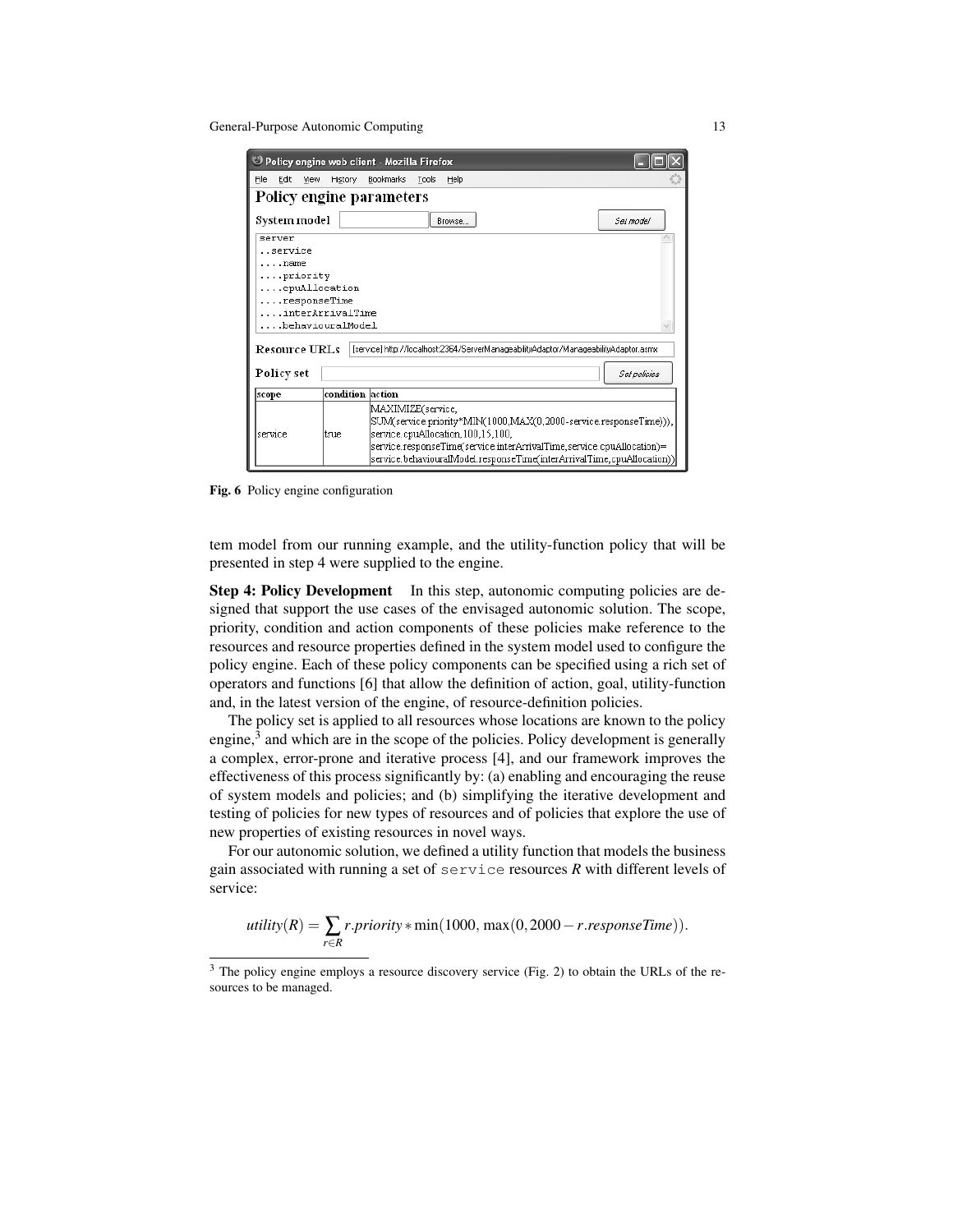Table 1 The arguments of the MAXIMIZE(*R*, *utility*, *property*, *capacity*, *min*, *max*, *model*) policy action for the running example of an autonomic system

| R            | service                                                                          |
|--------------|----------------------------------------------------------------------------------|
| utility      | $SUM(s$ ervice.priority * MIN(1000, MAX(0, 2000 – service.responseTime)))        |
|              | property service.cpuAllocation                                                   |
| capacity 100 |                                                                                  |
| min          | 15                                                                               |
| max          | 100                                                                              |
| model        | $s$ ervice.responseTime(service.interArrivalTime,service.cpuAllocation) =        |
|              | service.behaviouralModel.responseTime(service.behaviouralModel.interArrivalTime, |
|              | service.behaviouralModel.cpuAllocation)                                          |

Fig. 7a depicts the utility function for a server running a "premium" service with priority 100 and a "standard" service with priority 10. The policy action implemented by the autonomic system (Fig. 6 and Table 1) was defined by means of the MAXIMIZE(*R*, *utility*, *property*, *capacity*, *min*, *max*, *model*) operator that uses the information about the system behaviour encoded in *model* to set the value of the specified resource *property* for all resources in *R* such as to: (a) maximize the value of the *utility* function; and (b) ensure that the value of *property* stays between *min* and *max*, and that the sum of the *property* values across all resources in *R* does not exceed the available *capacity*.

This policy provides the definition of the utility function, and the link between the responseTime, interArrivalTime and cpuAllocation properties of a service resource and the components of its behaviouralModel property. Each time it evaluates the utility-function policy, the policy engine uses this information to select the elements from the behavioural model that are in the proximity of the current state of the system; the Euclidean metric is used for this calculation. The new configuration for the system is then chosen as the one associated with the selected element that maximizes the value of the utility function. The experimental results of applying this policy to our example system are presented in Sect. 7.1.



Fig. 7 Utility function (a) and service behavioural model (b) for the running example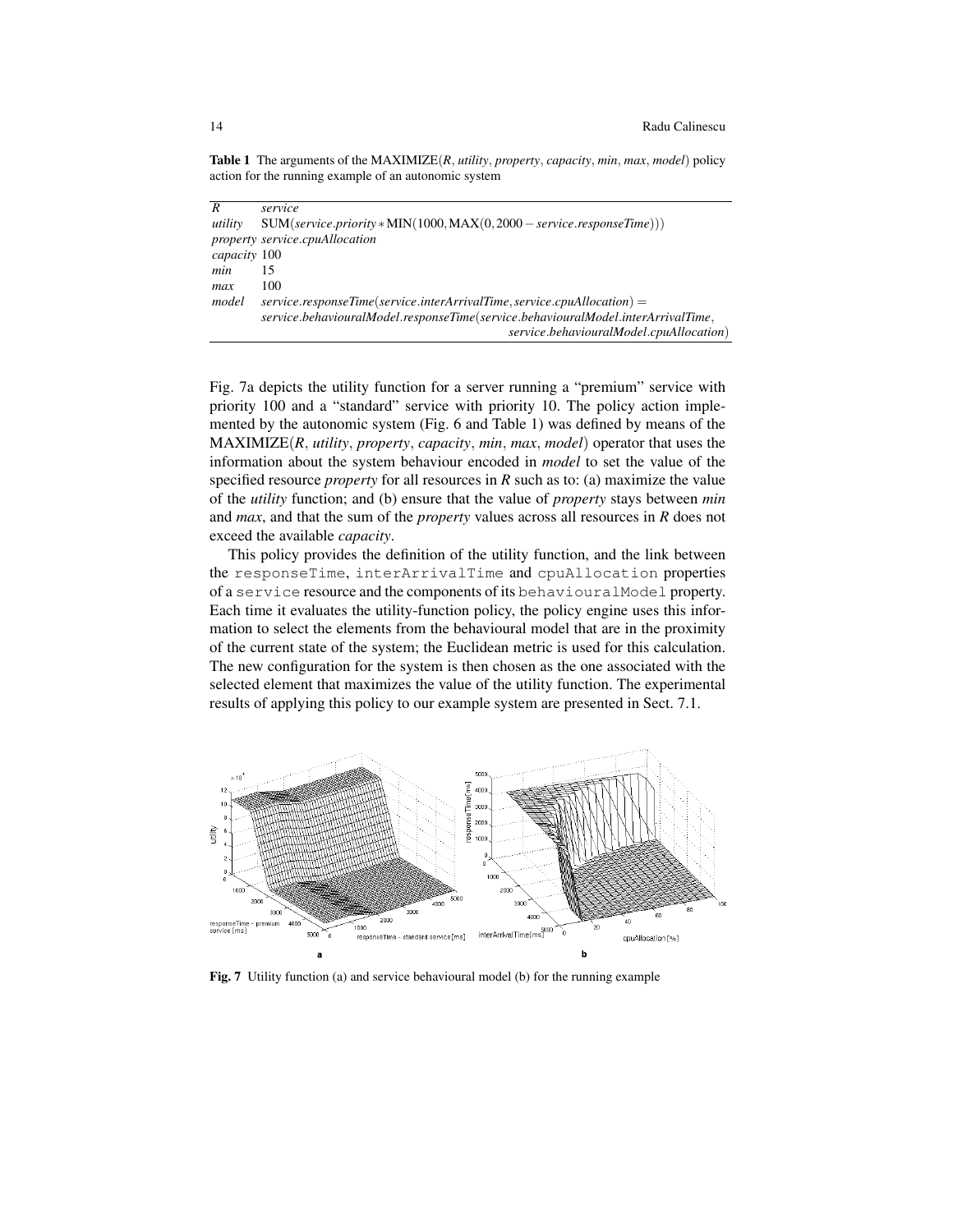# 7 Case Studies

# *7.1 Utility-Driven Allocation of CPU Capacity*

We start our presentation of case studies with the experimental results for the running example of an autonomic system from the previous section. Variants of this system were used to validate autonomic computing frameworks in the past (e.g., [44]), hence this well-understood use case provides a good basis for a first assessment of the framework. To evaluate our autonomic solution, the behavioural model for a service was obtained from 100 runs of the server simulator in which the average service response time was recorded for 920 equidistant points covering the entire (interArrivalTime, cpuAllocation) value domain (Fig. 7b). Fig. 8 shows a typical experiment in which the utility-function policy in Table 1 was used to manage the allocation of CPU to our 'premium' and 'standard' services, when their request inter-arrival times were varied to simulate different workloads. The

Fig. 8 Experimental results for Sect. 7.1. The CPU allocations for the services are initially decreased to match their light workload (5ms request inter-arrival time during time interval a). As the service workloads increase, so do the CPU allocations, until the CPU required to satisfy the demand from the premium service leaves insufficient CPU capacity for the standard service to make any contribution to the utility function (time interval d), hence it is allocated the minimum amount of CPU specified in the policy (i.e., 15%). As soon as less CPU capacity is required to satisfy the needs of the premium service (time interval e), the standard service is swiftly allocated sufficient CPU to bring it back into a region of operation in which it contributes to the utility function. Subsequently, the CPU allocations are varied to accommodate more gradual changes in the workloads (time intervals f-g).

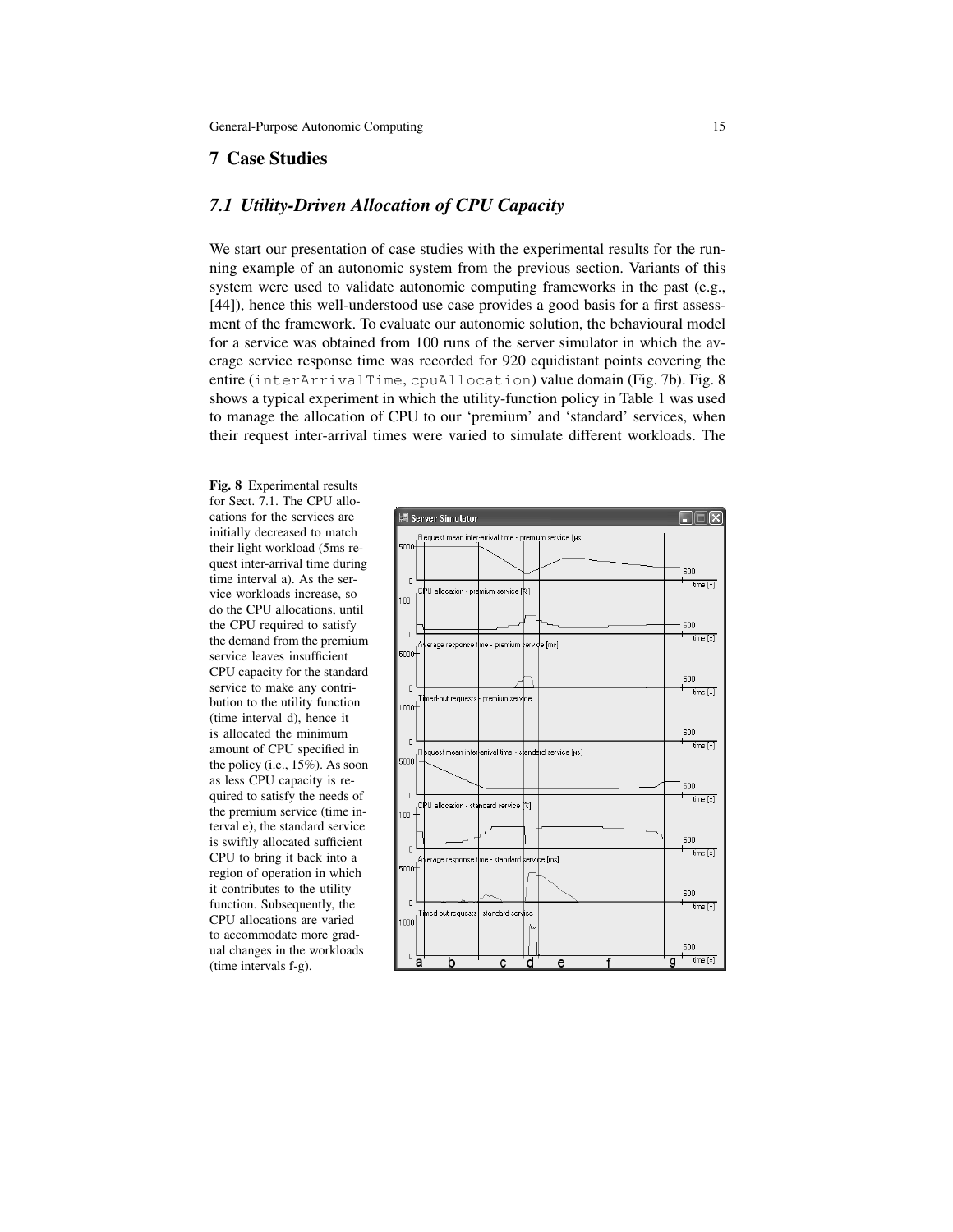Fig. 9 Policy engine parameters for the case study in Sect. 7.2. The policy engine is configured to monitor the service cpuUtilisation (i.e., the amount of CPU utilised by the service, expressed as a percentage of its CPU allocation) and to realise a goal policy requiring that the cpuUtilisation is maintained between 55% and 80% of the allocated CPU.

|                                                                                             | Policy engine web client - Mozilla Firefox |        |  |                                                                                                                                            |  |  |
|---------------------------------------------------------------------------------------------|--------------------------------------------|--------|--|--------------------------------------------------------------------------------------------------------------------------------------------|--|--|
| File<br>Edit                                                                                | View History Bookmarks Tools               | Help   |  |                                                                                                                                            |  |  |
| Policy engine parameters                                                                    |                                            |        |  |                                                                                                                                            |  |  |
| System model                                                                                |                                            | Browse |  | Set model                                                                                                                                  |  |  |
| server<br>service<br>$\ldots$ name<br>priority<br>$\ldots$ .cpuAllocation<br>cpuUtilisation |                                            |        |  |                                                                                                                                            |  |  |
| Resource URLs  53/ServerManagementAdaptor/ServerManageabilityAdaptor.asm>                   |                                            |        |  |                                                                                                                                            |  |  |
| <b>Policy set</b>                                                                           |                                            |        |  | Set policies                                                                                                                               |  |  |
| condition action<br>scope                                                                   |                                            |        |  |                                                                                                                                            |  |  |
| service TRUE                                                                                |                                            |        |  | SCHEDULE(service,(service.priority),service.cpuAllocation,100,15,100,<br>service.cpuAllocation+5*HYSTERESIS(service.cpuUtilisation.55.80)) |  |  |

policy evaluation period was set to 3 seconds for this experiment, so that the system could self-adapt to the rapid variation in the workload of the two services. This allowed us to measure the CPU overhead of the policy engine, which was under 1% with the engine service running on a 1.8 GHz Windows XP machine. In a real scenario, such variations in the request inter-arrival time are likely to happen over longer intervals of time, and the system would successfully self-optimise with far less frequent policy evaluations.

# *7.2 Goal-Based Scheduling of CPU Capacity*

In the absence of knowledge about the behaviour of the legacy ICT resources that need to be organised into a self-managing system, goal policies can often be used in conjunction with scheduling heuristics. In this section, we consider the same system as in Sect. 7.1, but assume that a behavioural model describing the variation of the service response time with its allocated CPU and request inter-arrival rate is not available. Fig. 9 depicts a concise representation of the system model and a goal policy that can be used in this scenario. The action of this goal policy is specified by means of an expression that uses the SCHEDULE(*R*, *ordering*, *property*, *capacity*, *min*, *max*, *optimal*) operator that: (a) sorts the resources in *R* in non-increasing order of the comparable expressions in *ordering*; (b) in the sorted order, sets the specified resource *property* to a value never smaller than *min* or larger than *max*, and as close to *optimal* as possible; and (c) ensures that the overall sum of all *property* values does not exceed the available *capacity*. Accordingly, the policy action in Fig. 9 will set the *cpuAllocation* property of all services to a value between 15% and 100%, subject to the overall CPU allocation staying within the 100% available capacity. Optimally, the *cpuAllocation* should be left unchanged if the 55 ≤ *cpuUtilisation* ≤ 85, decrease by 5% if *cpuUtilisation* < 55 and increase by 5% if *cpuUtilisation* >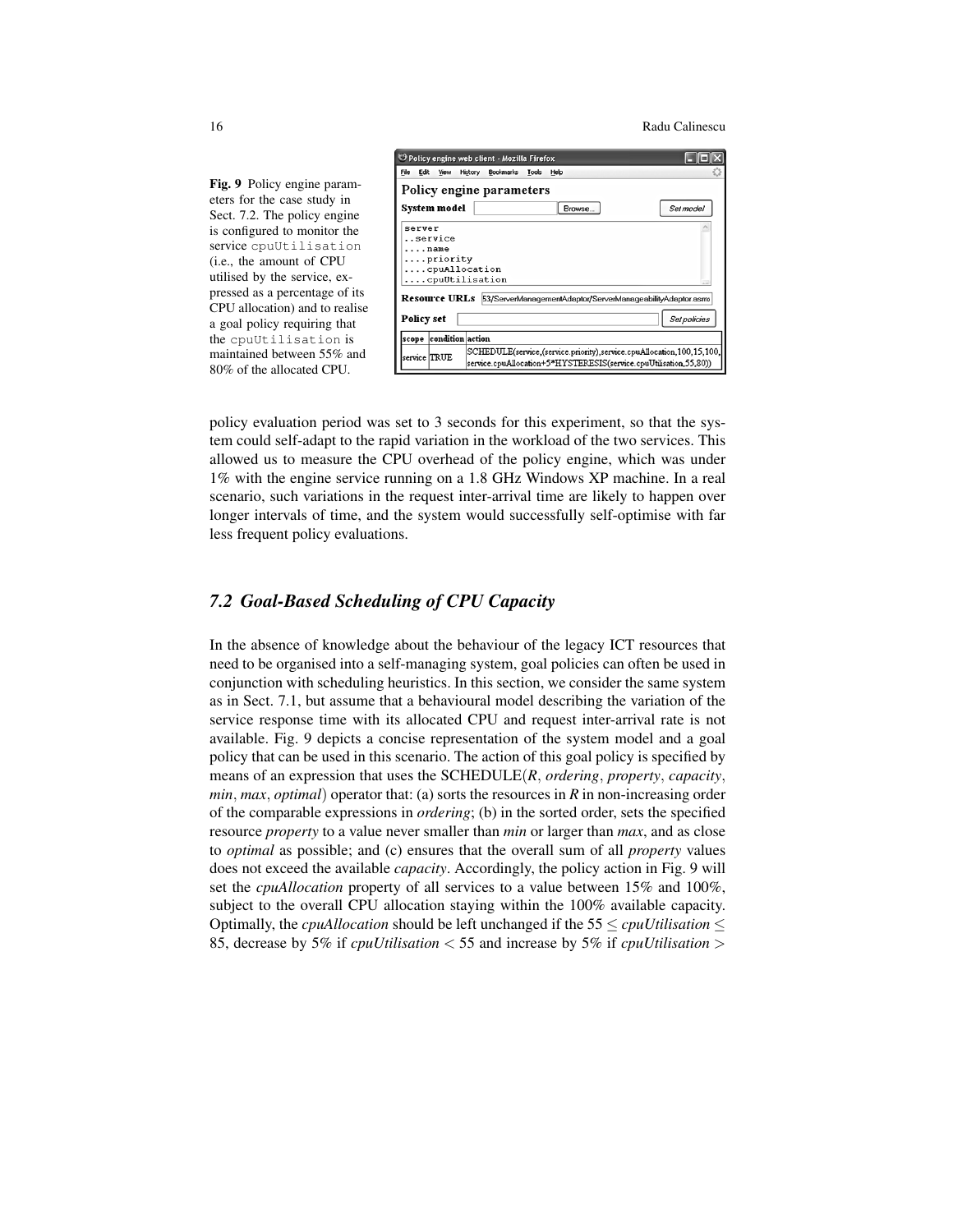85.<sup>4</sup> The experimental results for the resulting autonomic solution (available in [7]) resemble those corresponding to the use of a utility-function policy in Sect. 7.1, but are less effective in two important circumstances:

- several successive policy evaluations are required to handle significant changes in the service workloads because the CPU capacity allocated to services can be modified by only  $\pm 5\%$  at a time;
- when insufficient CPU is available to ensure that a low-priority service runs in an operation area that is useful for the business and the utility-function policy in Sect. 7.1 would restrict the CPU allocated to the service to a minimum, the goal policy gives it all available CPU, thus wasting CPU capacity unnecessarily.

### *7.3 Dynamic Power Management of Disk Drives*

When formal methods are used in the development and/or verification of legacy ICT resources, the behavioural models employed by these methods can often be exploited by our framework to augment the legacy ICT resources with autonomic capabilities. Starting from the continuous-time Markov chain (CTMC) model of a Fujitsu disk drive in [38] and its encoding as a PRISM CTMC model [37], we built (Fig. 10) a system model of the disk drive that can be used for the configuration of our policy engine. We then used this system model to add self-optimisation capabilities to the disk drive so that it dynamically adapted its probability of transitioning



<sup>4</sup> The HYSTERESIS(*val*,*lower*,*upper*) operator used to achieve this behaviour (Fig. 9) returns -1, 0 or 1 if *val* < *lower*, *lower*  $\leq$  *val*  $\leq$  *upper* or *upper* < *val*, *respectively.*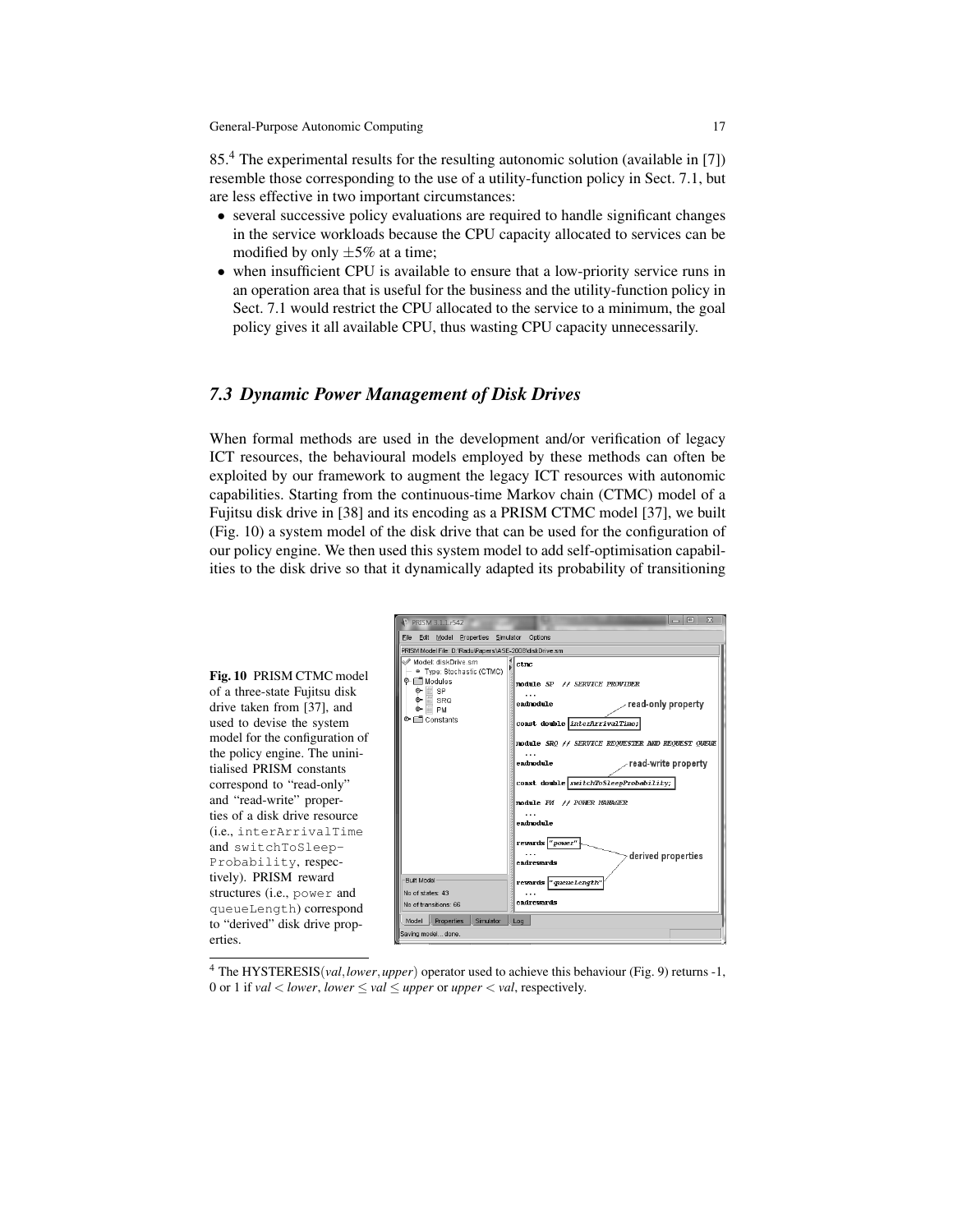18 Radu Calinescu



from the *idle* state to the low-power *sleep* state to changes in (a) the request interarrival time; and (b) the user-specified utility function:

*utility* = 
$$
w_1
$$
 min $\left(1, \max\left(0, \frac{11 - queueLength)}{2}\right)\right) + w_2 \max(0, 1.2 - power),$  (8)

where the weights  $w_1$  and  $w_2$  are chosen depending on the circumstances in which the disk drive is used (Fig. 11). Given this policy, the policy engine ran PRISM *experiments* [24] to establish the optimal switchToSleepProbability for the disk drive at regular, 10-second time intervals. For our simple CTMC model, each of the these experiments took subsecond time, yielding the results in Fig. 12.

# *7.4 Adaptive Control of Cluster Availability*

The case study presented in this section involves the adaptive control of cluster availability within a data centre. The aim of the autonomic solution is to control the number of servers allocated to the  $N \geq 1$  clusters of a data centre in order to maximize the utility function

$$
utility = \sum_{i=1}^{N} priority_i \cdot GOAL(availableility_i \ge target\_availableility_i) - \varepsilon \sum_{i=1}^{N} servers_i
$$
\n(9)

subject to

$$
\sum_{i=1}^{N} servers_i \le \text{Total\_servers} \text{ and required}_i \le \text{servers}_i,\tag{10}
$$

where *priority*<sub>*i*</sub> > 0, *availability*<sub>*i*</sub>  $\in$  [0,1], *target\_availability*<sub>*i*</sub>  $\in$  [0,1], *required*<sub>*i*</sub>  $\geq$  1 and  $servers<sub>i</sub> \geq 1$  represent the priority, (actual) availability, target availability, number of required servers, and number of (allocated) servers for cluster  $i, 1 \le i \le N$ , respectively. The GOAL operator yields 1 when its argument is  $t$  rue and 0 otherwise, *Total\_servers*  $\geq 1$  is the total number of servers in the data centre, and  $0 \lt \epsilon \ll 1$  is a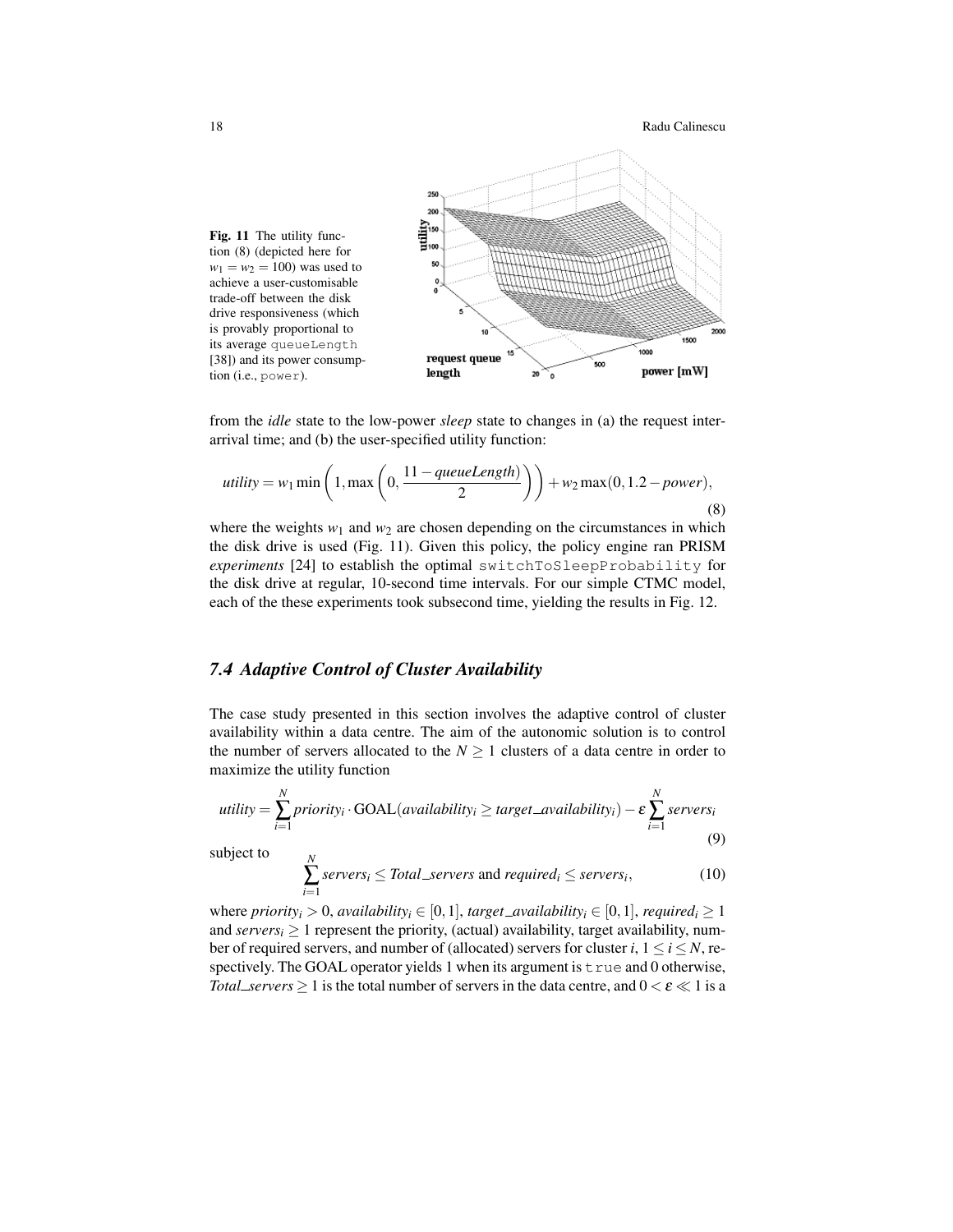Fig. 12 Discrete-event simulation results contrasting our autonomic approach to disk drive dynamic power management (DPM) with two standard DPM methods [38]: the *timeout method* that moves the disk drive into the sleep state after a period of idleness *t* and "awakens" it immediately after a request has arrived; and the *N method* that moves the disk drive into the sleep state as soon as it becomes idle, and "awakens" it after *N* requests accumulate in its queue. The autonomic DPM approach achieved a better utility than the two standard DPM methods for most of the time, and similar utility to the better of the two for the rest of the time. This is due to the good trade-off that the autonomic approach realised between power consumption and request queue length across a wide workload range, while the other approaches are effective for specific workloads.



constant.<sup>5</sup> The availability of cluster *i*, *availability<sup>i</sup>* , is the fraction of a one-year time period during which at least *required<sup>i</sup>* servers are usable (i.e., they are operational and connected to an operational switch and backbone).

Like in the previous case study, we extracted the system model for the configuration of our policy engine from an existing behavioural model of the targeted ICT resource, namely from the CTMC model of a dependable cluster of workstations introduced in [11]. This model takes into account the failure and repair rates of all components from our targeted cluster architecture (Fig. 13a). Consequently, the policy engine can use PRISM to calculate the cluster availabilities for the data-centre configurations satisfying (10), and to decide the number of servers that each cluster should get so that the value of the utility function (9) is maximised. Given the complexity of the CTMC behavioural model, we implemented a cluster manageability adaptor that uses notifications to inform the policy engine about changes in the number of required servers for the clusters. Hence, the policy engine recalculates the server allocations only when there is a change in the state of the autonomic

 $5$  The second term of the utility function (9) ensures that when multiple configurations maximise the first term, the configuration that uses the fewest servers is preferred.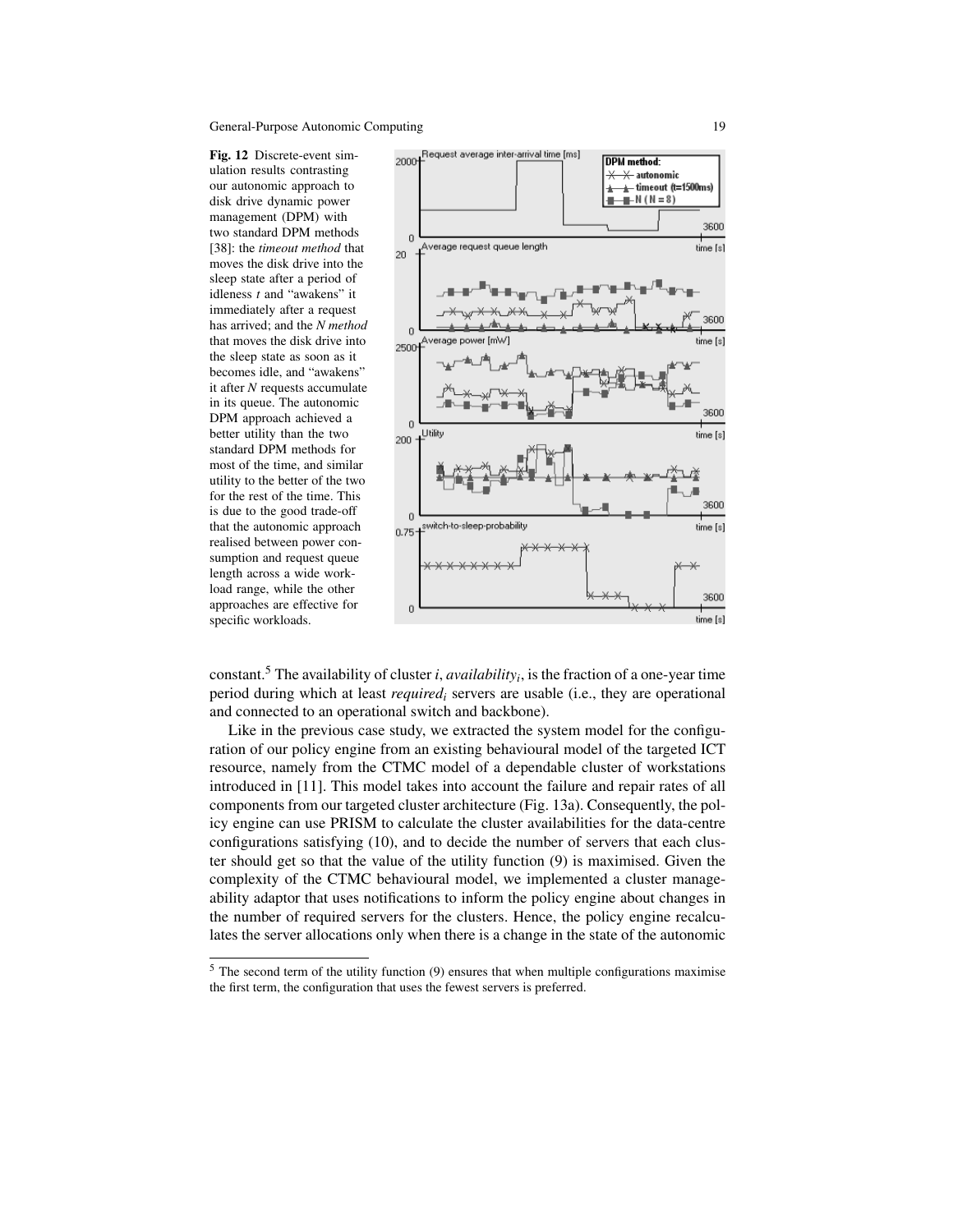

Fig. 13 Architecture of an *n*-server dependable cluster, taken from [11] (a), and simulation results for a three-cluster data centre over a four-week time period (b)

system. In our simulations, this calculation took up to 30 seconds. This response time is acceptable for the considered use case because, based on our previous experience with policy-based data centre management [4], half a minute represents a small delay compared to the time required to provision a server when it is allocated to a new cluster. $6$  The experimental results are shown in Fig. 13b.

## *7.5 Dynamic Web Content Generation*

The last case study is extending the autonomic solution from the previous section by incorporating the autonomic system for controlling cluster availability into an autonomic system of systems (Fig. 14). The resource-definition policy action below was supplied to policy engine instances within the autonomic data-centre systems:

RESDEF(*businessValue*,(*id*,CONCAT(*cluster*.*id*),*false*,*true*), (*max*,SUM(*cluster*.*priority*),*true*,*false*),(*actual*,SUM(*cluster*.*priority*∗ GOAL(*cluster*.*availability* >= *cluster*.*targetAvailability*)),*true*,*false*)). (11)

<sup>&</sup>lt;sup>6</sup> Sect. 8 suggests techniques for working around the time taken by runtime model checking when such delays are not acceptable.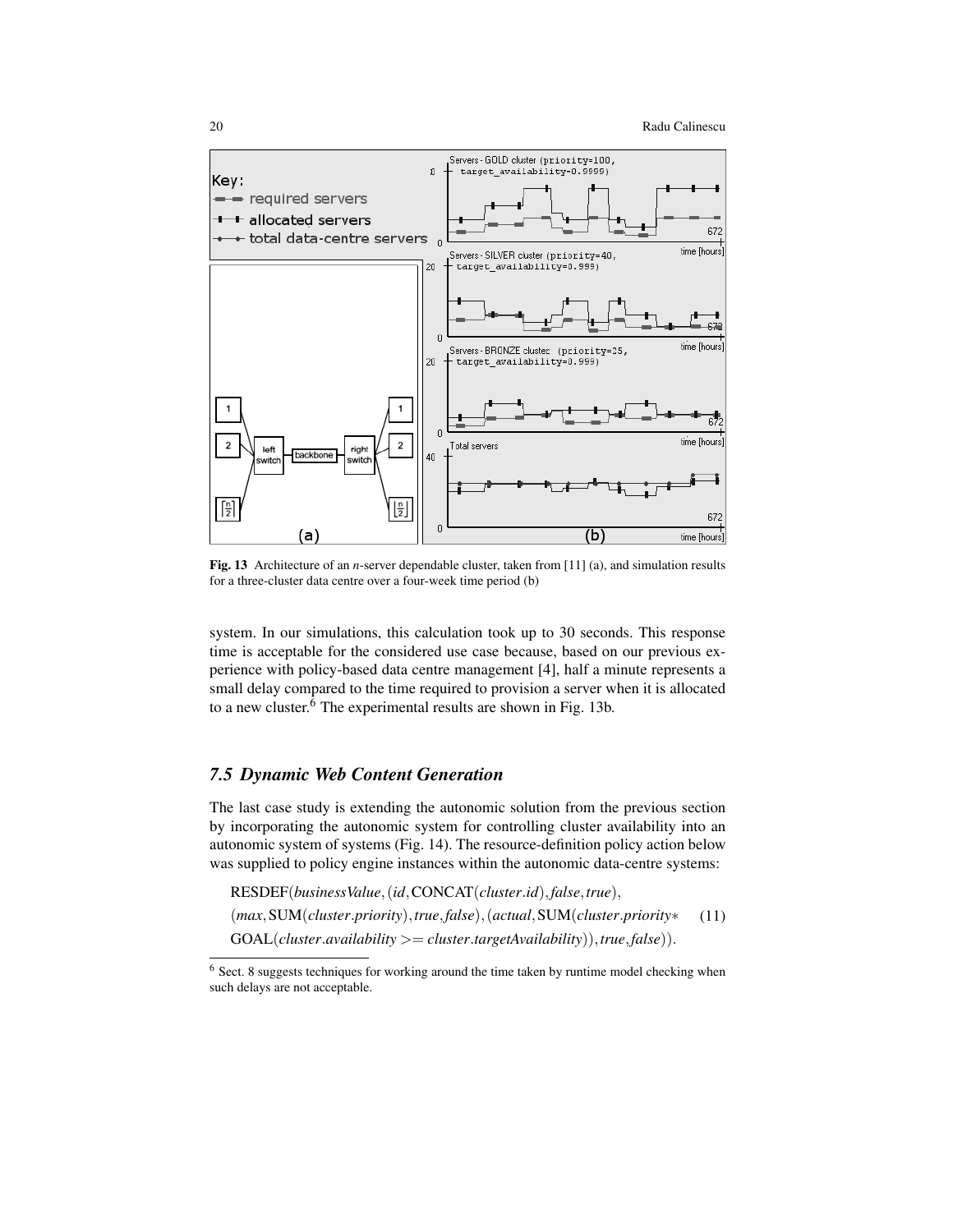Fig. 14 Autonomic system of systems comprising several instances of the data-centre system from Sect. 7.4, and an autonomic-enabled web page implementing a business dashboard. The data-centre systems were each configured to expose their actual and ideal utility by means of a resource-definition policy, and the top-level policy engine implements an action policy that updates the properties of the autonomic-enabled web page with a summary of these utilities.



As described in Sect. 5, this resulted in each of these policy engines dynamically creating a new ICT resource named businessValue and comprising three "readonly" properties: id—the concatenated identifiers of its clusters; max—its ideal utility, i.e., the maximum possible value of the first term in  $(9)$ ; and  $actual$ the actual value of this term. A model of this synthesised ICT resource and of an autonomic-enabled web page was then used to configure the top-level policy engine in Fig. 14, and an action policy was used to ensure that this policy engine updates the web page periodically with a summary based on the businessValue of each autonomic data-centre system it knows about (Fig. 15).

Fig. 15 An autonomicenabled web page exposes effectors that the top-level policy engine uses to supply it with summary information about the maximum utility and actual utility of a set of autonomic data-centre systems (a single data-centre system was used in the experiment shown here). The web page presents the dynamically acquired information using a graphical representation that is generated at runtime using Matlab. Thus, the information about potential loss of business value is conveyed in a concise format that can be used directly by a data-centre manager.

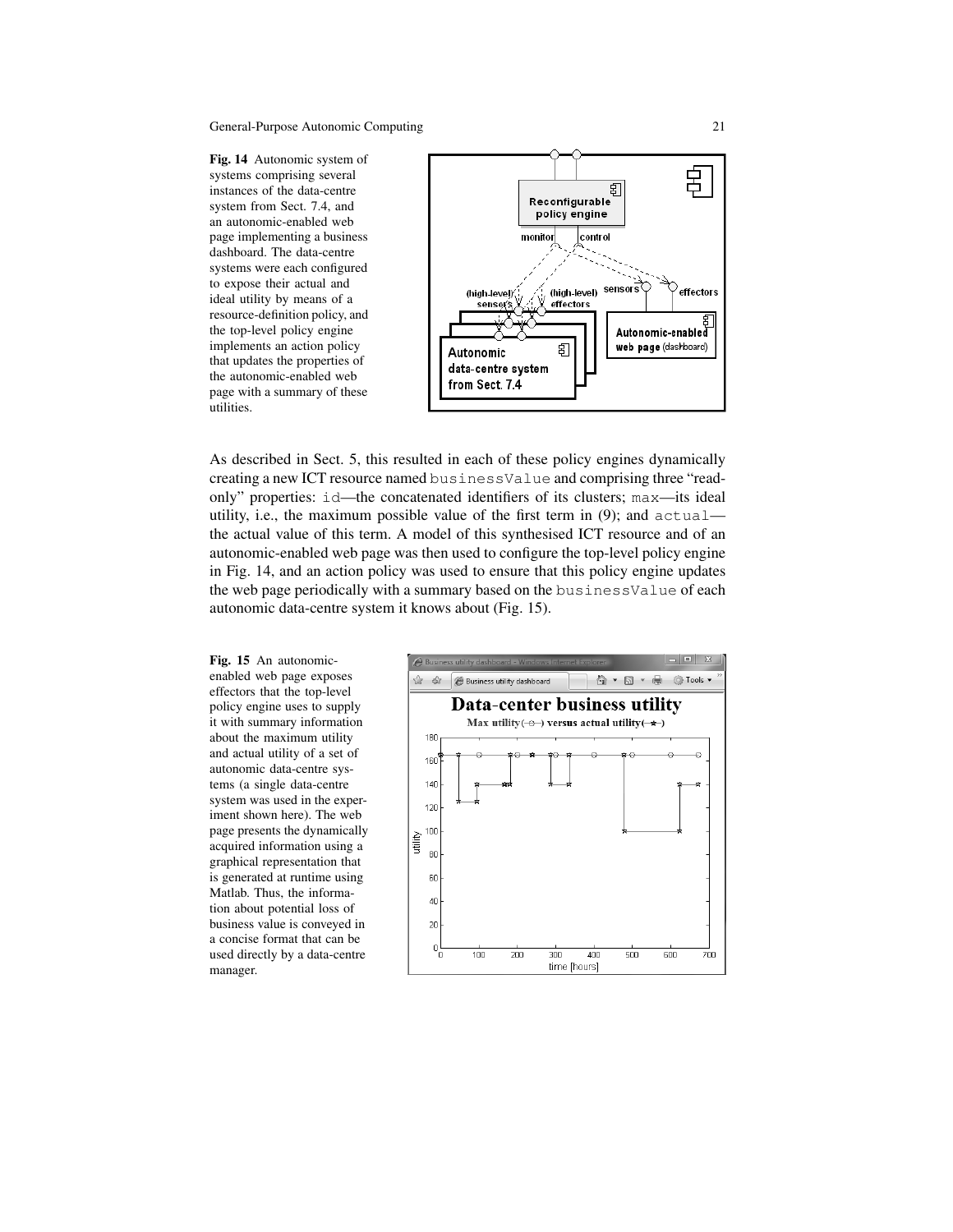#### 8 Summary and Future Work

The success of mainstream computing is largely due to the availability of a system development methodology that enables and encourages standardisation, component reuse and user adoption. Building on recent advances in autonomic computing and on our previous work on policy-based autonomic systems, we proposed a general-purpose framework that brings similar benefits to the realm of autonomic computing. We introduced a set of criteria for assessing the generality of autonomic computing frameworks, and a new method for the development of self-managing systems starting from a model of their ICT resources. Also, we presented the integration of a probabilistic model checker into an autonomic computing policy engine, and we described how a new policy type termed a *resource-definition policy* can be used to build autonomic systems of systems.

To validate our framework, we employed it to build autonomic solutions spawning a range of application domains and using a variety of autonomic computing policies. Table 2 uses these case studies to analyse the extent to which the proposed framework satisfies the generality criteria C1–C3 introduced in Sect. 1:

- C1 In terms of supported ICT resources, our case studies demonstrate that the framework can handle the whole range of envisaged ICT resources.
- C2 The framework has been used to develop autonomic solutions in several areas of self-\* functionality, and to support all types of autonomic computing policies. To further confirm its generality, new applications are being currently investigated that address additional areas of self-\* functionality.
- C3 The autonomic systems developed for the presented case studies cover a range of application domains, including the development of a hierarchical system of systems. This is a good first step towards establishing that the framework satisfies this criterion. More work is required to assess the feasibility of using the framework in other use cases, and in particular in the development of federations of collaborating autonomic systems with no centralised management.

| C <sub>2</sub> self-* areas & policies<br>C1 ICT resources                                                                               |  |   |  |   |  |                                       |  |  |   | C3 application domain           |  |
|------------------------------------------------------------------------------------------------------------------------------------------|--|---|--|---|--|---------------------------------------|--|--|---|---------------------------------|--|
| <b>REGISTERING</b><br>Part Both River<br><b>Million Road</b><br><b>Leonard Rev</b><br><b>SORTA</b><br><b>Printing</b><br><b>S</b><br>roj |  |   |  |   |  |                                       |  |  |   |                                 |  |
| Sect. 7.1 \                                                                                                                              |  |   |  | ٦ |  | self-monitoring<br>self-optimisation  |  |  | ν | CPU capacity<br>allocation      |  |
| Sect. 7.2 N                                                                                                                              |  |   |  | ٦ |  | self-monitoring<br>self-optimisation  |  |  |   | CPU capacity<br>allocation      |  |
| Sect. 7.3                                                                                                                                |  | V |  | ٦ |  | self-monitoring<br>self-adaptation    |  |  | V | dynamic power<br>management     |  |
| Sect. 7.4                                                                                                                                |  | V |  | ٦ |  | self-configuration<br>self-protection |  |  | V | cluster availability<br>control |  |
| Sect. 7.5                                                                                                                                |  |   |  |   |  | self-monitoring<br>self-generation    |  |  |   | dynamic gen. of<br>web content  |  |

Table 2 Summary of the case studies presented in the paper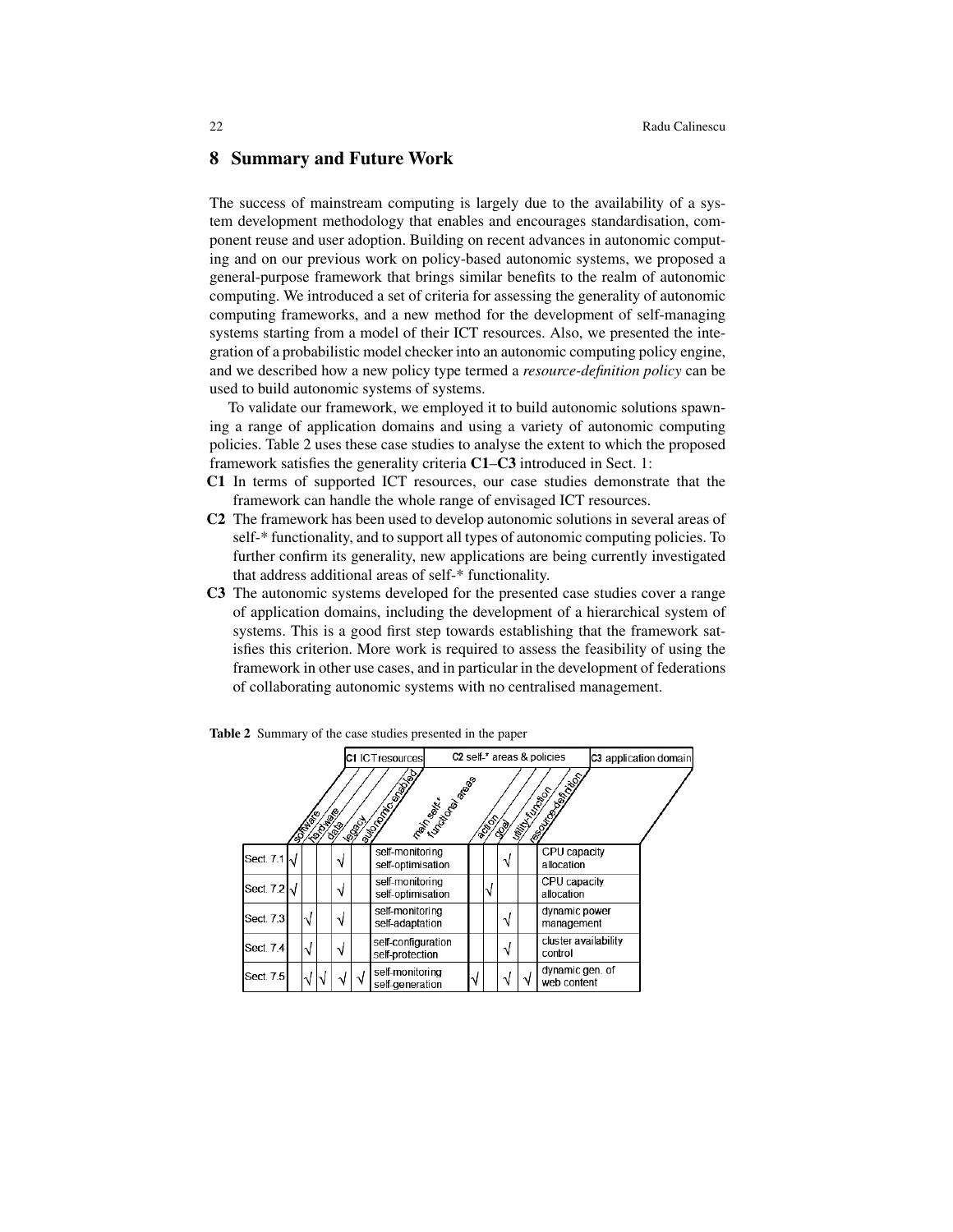Fig. 16 Proposed autonomic system development methodology. The autonomic architecture, policy engine and system meta-model described in this paper are used at the domain-independent level, alongside a proposed ICT ontology and a proposed tool for designing the meta-model instances used to configure the policy engine. Repositories of ICT resource definitions and autonomic policies, and domain-specific ICT ontologies should be available at the level of an application domain, while our generic method for autonomic system development is employed for the cost-effective development of autonomic systems at the application-specific level.



Based on past experience in using a domain-specific autonomic framework [4] to develop systems similar to those in Sect. 7.1-7.2, we estimate that the use of the generic framework to build these systems reduced the development effort by roughly an order of magnitude, and we expect the same to hold true for other applications.

A key feature of our autonomic computing framework is its use of runtime probabilistic model checking. As shown in Sect. 7.4, model checking large systems can incur significant overheads, and the use of the subscription-notification mechanism supported by the framework (instead of periodical policy evaluation) is one way to accommodate this constraint. Other approaches to be investigated include the use of caching and pre-evaluation techniques to bypass the model checking step during policy evaluation, and the use of a hybrid approach in which a smaller model checking experiment is carried out to produce a close-to-optimal configuration for the autonomic system and a faster technique is then used to refine this configuration.

In addition to reusing components and techniques across a broad range of applications, our approach to autonomic system development allows and encourages the reuse of system models and autonomic computing policies. To take reusability further, these models and policies should draw their elements from domain-specific repositories of resource definitions and autonomic computing policies, respectively. Furthermore, to maximise the sharing of models, policies, manageability adaptors and autonomic-enabled resources, these repositories need to be built around controlled ICT ontologies, as required by the methodology for the cost-effective development of autonomic systems that we are proposing in Fig. 16. This methodology that we are working towards is in line with the excellent principles stated in [43] and successfully applied in the context of autonomic networking by [42].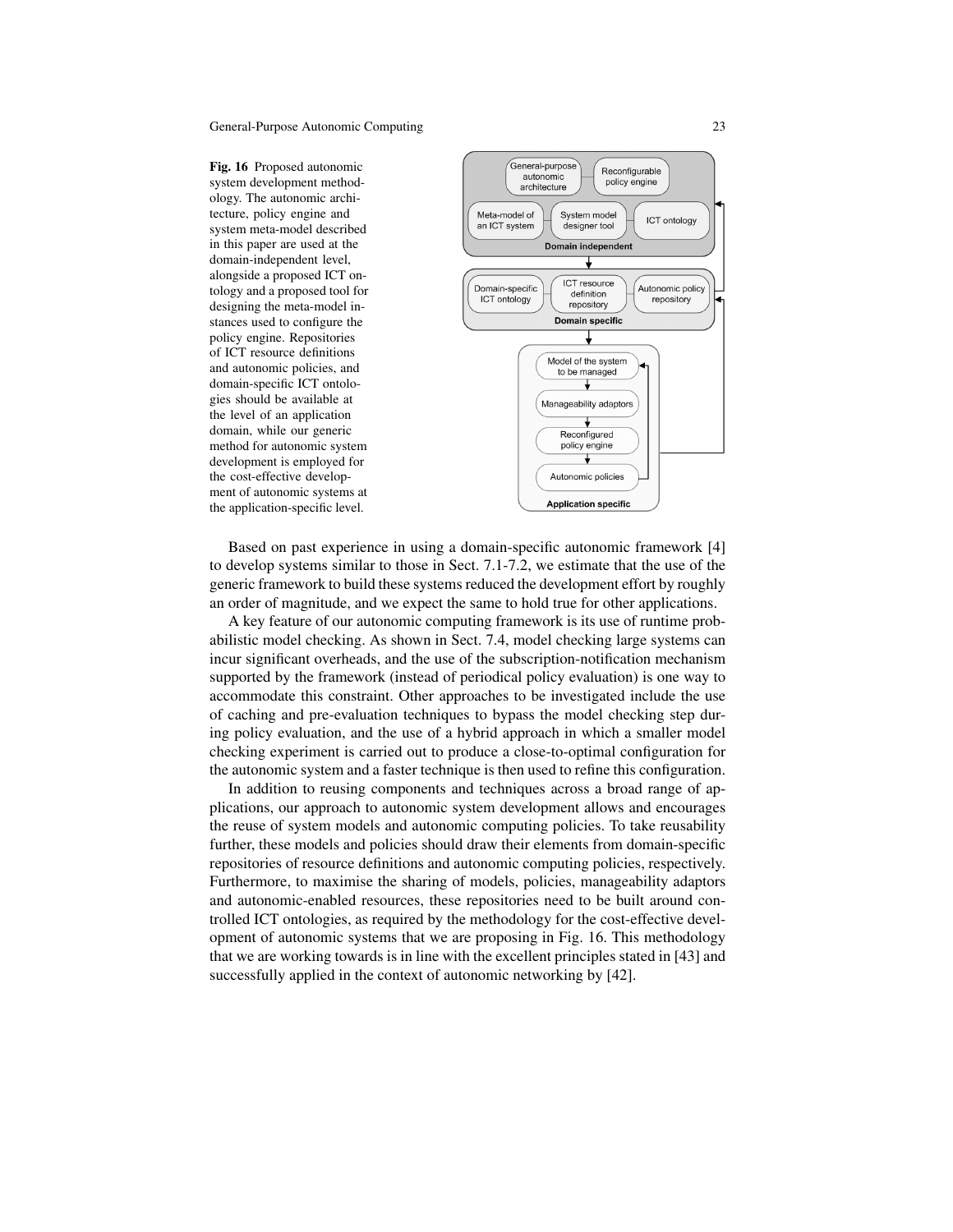Acknowledgements The work presented in this chapter was partly supported by the UK Engineering and Physical Sciences Research Council grant EP/F001096/1. The author is grateful to Marta Kwiatkowska, David Parker, Gethin Norman and Mark Kattenbelt for insightful discussions during the integration of the PRISM probabilistic model checker with the autonomic policy engine.

### References

- 1. John Arwe et al. Service Modeling Language, version 1.0, March 2007. http://www.w3.org/Submission/2007/SUBM-sml-20070321.
- 2. Christopher M. Bishop. *Pattern Recognition and Machine Learning*. Springer, 2007.
- 3. E. Bruneton et al. The FRACTAL component model and its support in Java. *Softw. Pract. Exper.*, 36:1257–1284, 2006.
- 4. R. Calinescu. Challenges and best practices in policy-based autonomic architectures. In *Proc. 3rd IEEE Intl. Symp. Dependable, Autonomic and Secure Computing*, pages 65–74, 2007.
- 5. R. Calinescu. Model-driven autonomic architecture. In *Proc. 4th IEEE Intl. Conf. Autonomic Computing*, June 2007.
- 6. R. Calinescu. Towards a generic autonomic architecture for legacy resource management. In *Innovations and Advanced Techniques in Systems, Computing Sciences and Software Engineering*. Springer, 2008. To appear.
- 7. R. Calinescu. Implementation of a generic autonomic framework. In D. Greenwood et al., editor, *Proc. 4th Intl. Conf. Autonomic and Autonomous Systems*, pages 124–129, March 2008.
- 8. M. Devarakonda et al. Policy-based autonomic storage allocation. In *Self-Managing Distributed Systems*, volume 2867 of *LNCS*, pages 143–154. Springer, 2004.
- 9. S. Dobson et al. A survey of autonomic communications. *ACM Transactions on Autonomous and Adaptive Systems*, 1(2):223–259, December 2006.
- 10. D. Gracanin et al. Towards a model-driven architecture for autonomic systems. In *Proc. 11th IEEE Intl. Conf. Engineering of Computer-Based Systems*, pages 500–505, 2004.
- 11. B. Haverkort et al. On the use of model checking techniques for dependability evaluation. In *Proc. 19th IEEE Symp. Reliable Distributed Systems*, pages 228–237, October 2000.
- 12. M. Hinchey et al. Modeling for NASA autonomous nano-technology swarm missions and model-driven autonomic computing. In *Proc. 21st Intl. Conf. Advanced Networking and Applications*, pages 250–257, 2007.
- 13. M.G. Hinchey and R. Sterritt. Self-managing software. *Computer*, 39(2):107–109, Feb. 2006.
- 14. A. Hinton et al. PRISM: A tool for automatic verification of probabilistic systems. In H. Hermanns and J. Palsberg, editors, *Proc. 12th Intl. Conf. Tools and Algorithms for the Construction and Analysis of Systems*, volume 3920 of *LNCS*, pages 441–444. Springer, 2006.
- 15. IBM Corporation. Autonomic computing: IBM's perspective on the state of information technology, October 2001.
- 16. IBM Corporation. An architectural blueprint for autonomic computing, 2004. http://www-03.ibm.com/autonomic/pdfs/ACBP2 2004-10-04.pdf.
- 17. IBM Corporation. Autonomic integrated development environment, April 2006. http://www.alphaworks.ibm.com/ tech/aide.
- 18. D.N. Jansen et al. How fast and fat is your probabilistic model checker? An experimental comparison. In K. Yorav, editor, *Hardware and Software: Verification and Testing*, volume 4489 of *LNCS*, pages 69–85. Springer, 2008.
- 19. G. Kaiser et al. Kinesthetics extreme: An external infrastructure for monitoring distributed legacy systems. In *Proc. of the 5th Annual Intl. Active Middleware Workshop*, June 2003.
- 20. H. Kasinger and B. Bauer. Towards a model-driven software engineering methodology for organic computing systems. In *Proc. 4th Intl. Conf. Comput. Intel.*, pages 141–146, 2005.
- 21. J.O. Kephart and D.M. Chess. The vision of autonomic computing. *IEEE Computer Journal*, 36(1):41–50, January 2003.
- 22. S. Kikuchi et al. Policy verification and validation framework based on model checking approach. In *Proc. 4th IEEE Intl. Conf. Autonomic Computing*, June 2007.